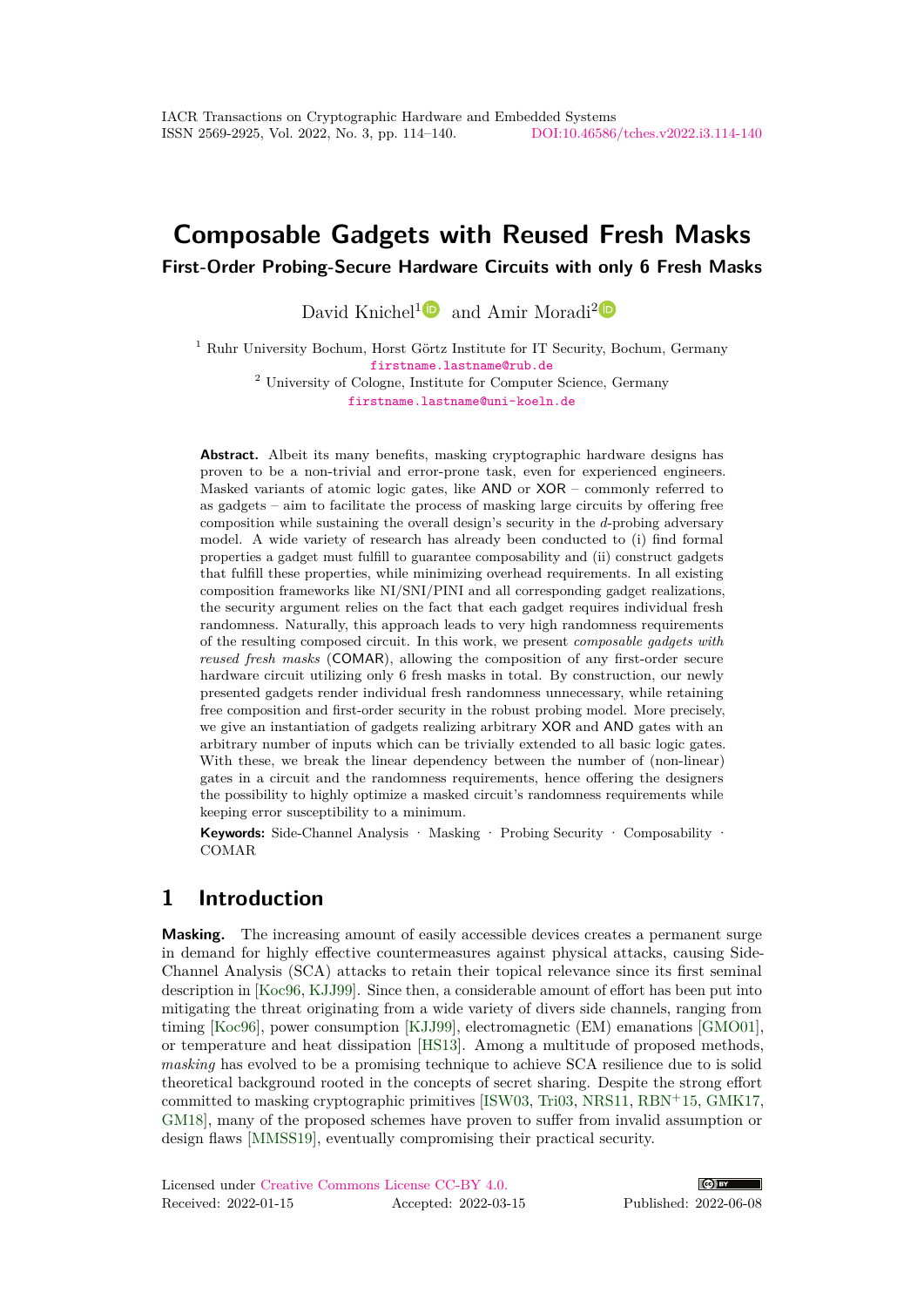**Formal Adversary Models.** In order to prevent these bugs, researchers have started to lay focus on establishing formal adversary models which aim to accurately capturing the adversary's capabilities and the circuit behavior in the real world, while being sufficiently abstract to enable (automated) evaluation of SCA resilience on an algorithmic level [\[ISW03,](#page-25-4)  $BDF+17$  $BDF+17$ , [PR13,](#page-26-4)  $FGP+18$  $FGP+18$ . As a consequence, these models, on the one hand, enable detecting security flaws in an early stage of the design process. For this, a wide variety of tools have been proposed [\[BGI](#page-23-1)+18, [BBC](#page-23-2)+19, [KSM20,](#page-25-8) [BDM](#page-23-3)+20, [BBD](#page-23-4)+16, [BGR18,](#page-24-0)  $BBD<sup>+</sup>15$  $BBD<sup>+</sup>15$ , CGLS21. On the other hand, they allow following a more systematic approach when constructing provable-secure masking schemes. The ISW *d*-probing model – initially introduced in [\[ISW03\]](#page-25-4) – and its extension to model physical defaults contributing to data leakage in hardware implementations [\[FGP](#page-25-7)<sup>+</sup>18], has turned out to be an adversary model well suited for finding implementations that are provably resilient against SCA attacks due to both, its sufficiently high abstraction and the existing reduction into the *Noisy Leakage Model* [\[DDF14\]](#page-24-2), which is considered to be the closest to reality with respect to accurately modeling leakage behavior.

**Composable Gadgets.** As it has proven to be a hard task to mask circuits realizing large functions for high security orders, a new line of research has emerged aiming to formally define composability notions which enable the construction of masked circuits in a divideand-conquer fashion. Here, the goal is to derive masked realizations of atomic logic gates – typically AND and XOR – that fulfill the properties specified by the composability notion, and in so doing, guaranteeing security in the *d*-probing model, even when interconnected into a larger circuit. Hence, this reduces the task of finding (higher-order) masked versions of large circuits to constructing masked, atomic logic gates that are in conformity with the security notions and then modularly constructing the overall circuit based on these masked gates – commonly referred to as *gadgets*. In the context of the *d*-probing model, Non-Interference (NI)/Strong Non-Interference (SNI) [\[BBD](#page-23-5)<sup>+</sup>15, [BBD](#page-23-4)<sup>+</sup>16] and Probe-Isolating Non-Interference (PINI) [\[CS20\]](#page-24-3) were introduced as such notions, where SNI ironed out flaws of NI whose properties were not sufficient to guarantee composability. As the scope of SNI was originally limited to single-output gates, Cassiers et al. generalized it in [\[CS20\]](#page-24-3), but at the same time introduced PINI as an elegant notion to construct composable gadgets which further reduces implementation overheads and allows trivial realization, i.e., share-wise application, of linear functions. Accompanied by the introduction of this wide variety of notions, many concrete gadget constructions have been proposed, either realizing small logic gates  $[ISW03, BDM+20, BBD+16, CS20, CGLS21, CS21]$  $[ISW03, BDM+20, BBD+16, CS20, CGLS21, CS21]$  $[ISW03, BDM+20, BBD+16, CS20, CGLS21, CS21]$  $[ISW03, BDM+20, BBD+16, CS20, CGLS21, CS21]$  $[ISW03, BDM+20, BBD+16, CS20, CGLS21, CS21]$  $[ISW03, BDM+20, BBD+16, CS20, CGLS21, CS21]$  $[ISW03, BDM+20, BBD+16, CS20, CGLS21, CS21]$  $[ISW03, BDM+20, BBD+16, CS20, CGLS21, CS21]$  $[ISW03, BDM+20, BBD+16, CS20, CGLS21, CS21]$  $[ISW03, BDM+20, BBD+16, CS20, CGLS21, CS21]$  $[ISW03, BDM+20, BBD+16, CS20, CGLS21, CS21]$ , or even arbitrary logic functions [\[KSM22\]](#page-25-9).

**Randomness Reduction.** As gadgets typically realize atomic logic functions like a simple 2-input AND gate, and fresh randomness is required for each of these gadgets, the composition to entire cipher designs results in a significant randomness overhead being introduced to the circuit. As fresh randomness needs to be provided by a source, i.e., Pseudo-Random Number Generators (PRNGs), randomness requirements directly translate into area consumption on a chip and hence into an increase in costs of production. Consequently, it is an interesting research topic to elaborate on how randomness overhead of composable gadgets can be further reduced. One possible solution is to extend the functionalities of the gadgets while preserving individual randomness requirements. In [\[KSM22\]](#page-25-9), a methodology was presented that allows the construction of first-order-secure gadgets realizing arbitrary Boolean functions with only one random bit per output. Although this certainly leads to randomness reductions compared to the utilization of 2-input gadgets when constructing large masked circuits, it also significantly increases the area requirements of the implementation.

Another approach is to minimize the randomness requirements per gadget. In  $[GSM^+19]$  $[GSM^+19]$ ,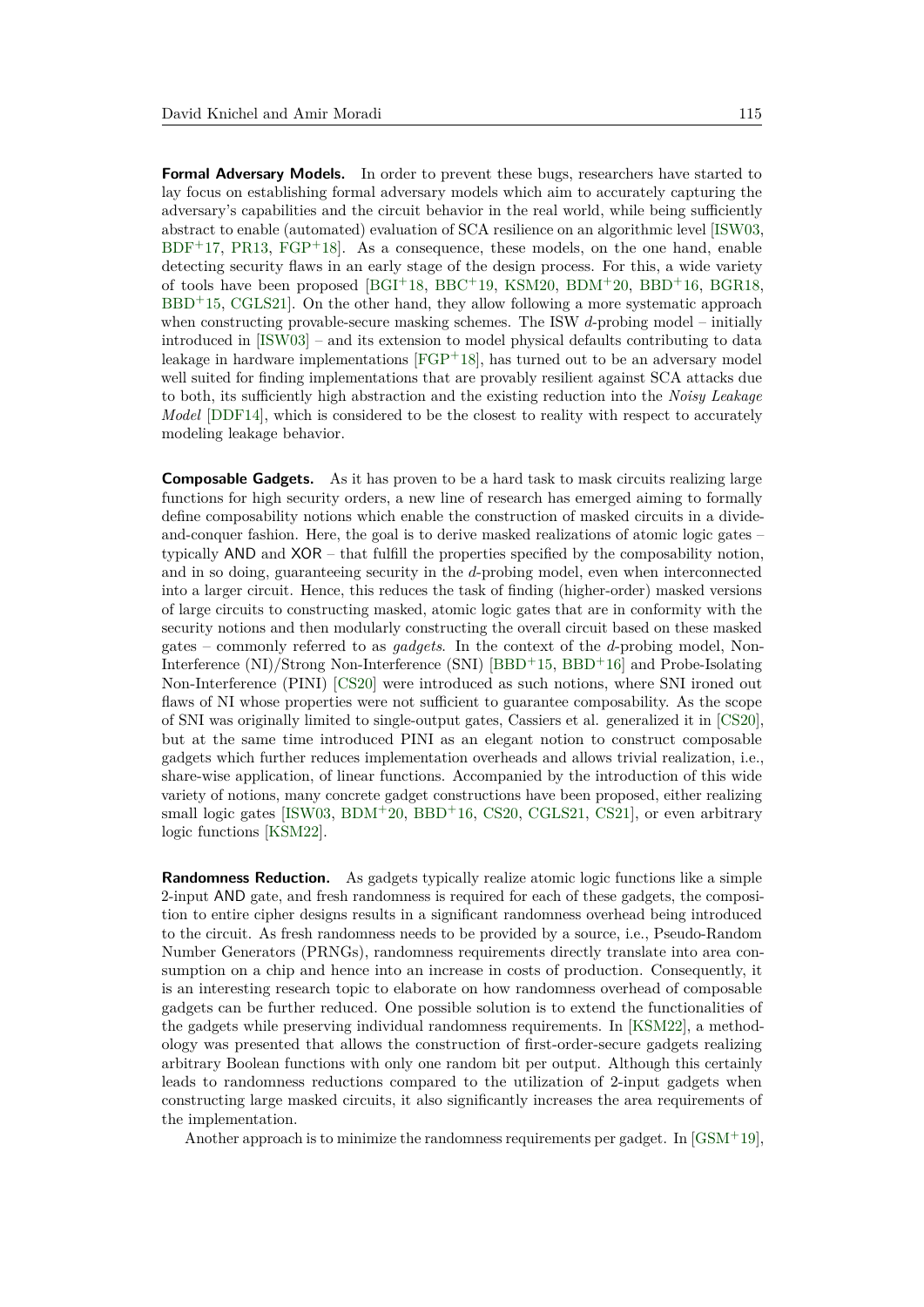Gross et al. presented a methodology to derive a first-order-secure implementation from AND and XOR gadgets requiring two fresh random bits in total – including the initial sharing. This approach is restricted to software implementations, i.e., does not guarantee SCA resilience in the presence of physical defaults [\[WM18\]](#page-26-5). Another drawback is that interconnection of gadgets is not trivial, i.e., the designer has to follow a certain set of rules when composing the gadgets.

**Our Contributions.** In this work, we present COMAR, a methodology for achieving free composition of hardware gadgets that enable construction of arbitrary first-order-secure hardware implementations in the *d*-probing model under glitches, utilizing – apart from the initial sharing – only 6 fresh random bits in total. In this context, we construct freely-composable gadgets, realizing 2-input XOR and AND gates which can be trivially converted to all atomic logic gates. We further show how to extend such gadgets to cover an arbitrary number of inputs at the cost of investing more fresh masks which can still be reused by other gadgets. We demonstrate that our constructions lead to a significant reduction with respect to randomness overhead introduced into the design compared to existing schemes, offering the same composability and security guarantees. Our work hence paves the ground for enabling the designer to optimize for different overhead parameters when masking a cryptographic implementation, while keeping design constraints and error susceptibility as low as possible. We further practically verify our findings by means of case studies and leakage assessments.

**Outline.** We first present a brief recap of all necessary concepts and methodologies in [Section 2.](#page-2-0) In particular, we give an introduction to the robust *d*-probing model and all well-established composability notions. In [Section 3,](#page-6-0) we present our novel methodology for constructing gadgets with constant randomness requirements, and argue about their first-order security and composability, before we discuss the practical implications of our work by means of different case studies in [Section 4.](#page-13-0) After presenting a dedicated comparison to the state of the art in [Section 5](#page-18-0) and conducting an exemplary leakage assessment in [Section 6,](#page-20-0) we conclude our work in [Section 7.](#page-22-0)

## <span id="page-2-0"></span>**2 Preliminaries**

### **2.1 Notations**

While we denote random variables by capital letters, e.g.,  $X \in \mathbb{F}_2$  is a binary random variable, we use bold capital letters, e.g., **X**, for sets containing random variables. The *i*-th input to a function is identified by  $X_i$ , while superscripts are used to denote share indices when dealing with masked functions. Consequently,  $X^i$  is the *i*-th share of X. Moreover,  $\mathbf{X}_i$  denotes the set of all elements in  $\mathbf{X}$  with subscript *i*. When masking a function  $\mathsf{F} : \mathbb{F}_2^n \to \mathbb{F}_2^m$  with *t* shares per input, the set containing all input shares is given as  $Sh(\mathbf{X}) = [X_0^0, X_0^{\bar{1}}, \dots, X_0^{t-1}, X_1^0, \dots, X_{n-1}^{t-1}]$ . In the same manner, for a set of share indices  $I ⊆ [0, ..., t − 1], Sh(X)<sup>I</sup>$  denotes the set of all input shares  $X_{0 \le i \le n}^{s \in I}$ . Eventually, drawing a value X uniformly and at random from a set R is denoted as  $X \stackrel{\$}{\leftarrow} \mathcal{R}$ .

## <span id="page-2-1"></span>**2.2 Boolean Masking**

Rooted in the concept of secret sharing, a *Boolean Masking* of a secret  $X \in \mathbb{F}_2^n$  is a set  $\mathbf{X} \in \mathbb{F}_2^{n \times s}$  of *s* independent secret shares  $X^i \in \mathbb{F}_2^n$ ,  $0 \leq i < s$ , such that  $X = \bigoplus^{s-1}$ *i*=0  $X^i$ . The secret shares are commonly derived by sampling  $X^i \stackrel{s}{\leftarrow} \mathbb{F}_2^n$ , for  $0 \leq i < s - 1$  and deriving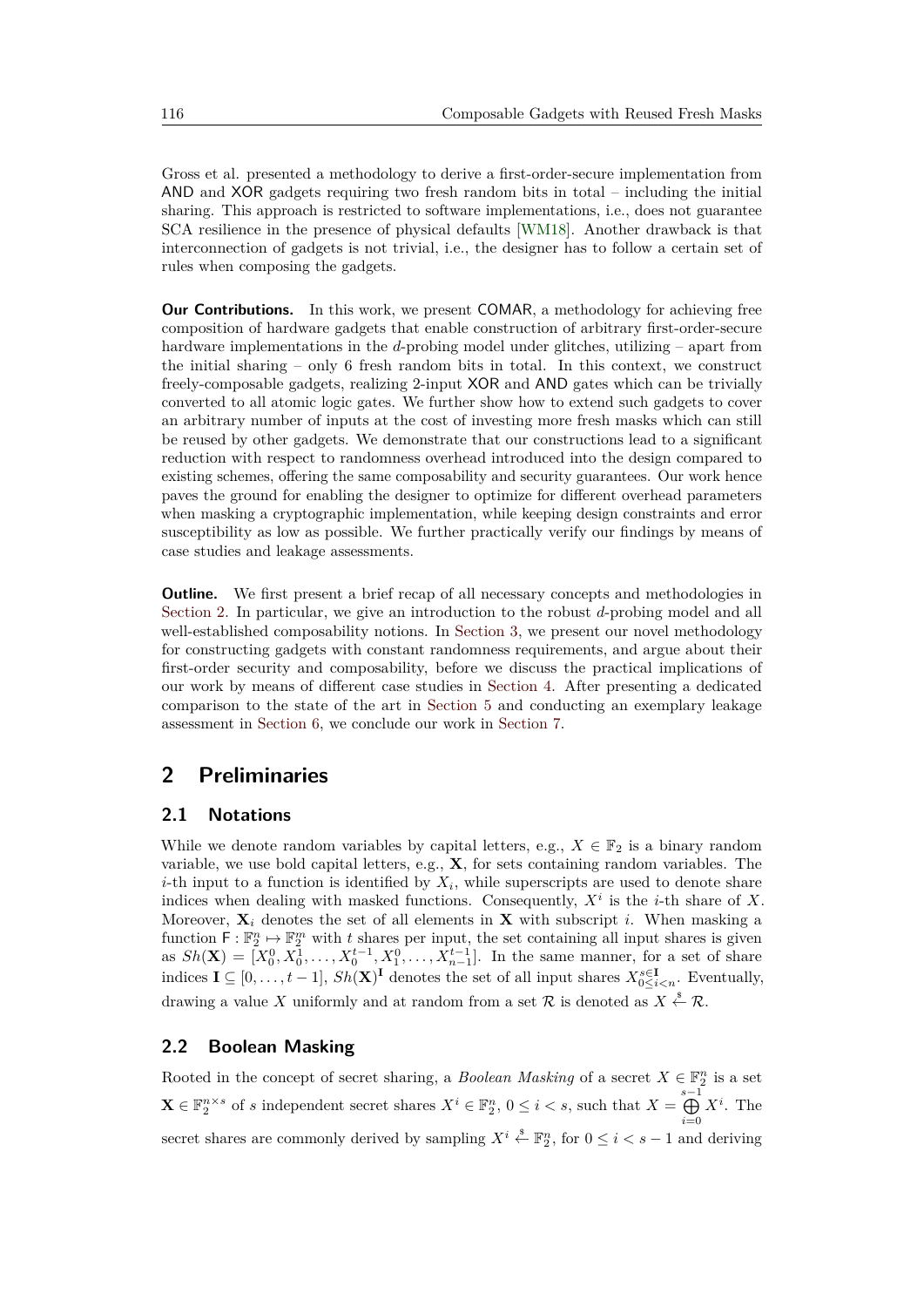the remaining share as  $X^{s-1} = X \oplus \left(\bigoplus^{s-2} X\right)$ *i*=0  $X^i$ ). This directly implies that, in order to achieve *d*-th order security, all sensitive data has to be split in at least  $d+1$  shares, i.e., two shares in the case of first-order security.

### **2.3 Circuit Model**

As derived in [\[ISW03\]](#page-25-4) and later in its extension [\[FGP](#page-25-7)<sup>+</sup>18], any stateful, deterministic circuit C can be modeled as a Directed Acyclic Graph (DAG)  $G_C = \{V, E\}$  with V being the set of vertices and  $\mathcal E$  the set of edges of  $G_C$ . The edges represent wires carrying elements of  $\mathbb{F}_2$  while the vertices model combinational gates such as AND and XOR or memory gates, i.e., registers. On any circuit invocation, registers output the previous input to the gate while storing the current input for the next invocation. Eventually,  $G_C$  realizes a Boolean function  $\mathsf{F} : \mathbb{F}_2^n \mapsto \mathbb{F}_2^m$ .

**Encoded Circuit Model.** To precisely define the adversary's capabilities when probing a masked circuit, a more fine-grained breakdown of the circuit becomes necessary. As defined in [\[AIS18\]](#page-22-1), a *circuit compiler* consists of three algorithms. The COMPILE algorithm is deterministic and takes a circuit C as input and outputs a randomized (masked) circuit C˜. The probabilistic **ENCODE** algorithm takes as input **X** and outputs the encoded input  $\hat{\mathbf{X}}$ . In our case, this corresponds to performing Boolean masking as described in [Section 2.2.](#page-2-1) DECODE is a deterministic algorithm, eventually taking encoded data  $\hat{Y}$  and outputting **Y**. In the case of Boolean masking, this can be simply achieved by building the XOR-sum of all shares, i.e., unsharing.

Given these three algorithms, data processing in a shared manner can be described by computing  $Y \leftarrow$  DECODE  $\circ \tilde{C} \circ \text{ENCODE}(\mathbf{X})$  for  $Y \leftarrow C(\mathbf{X})$ . It is important to highlight that the adversary's probing capabilities are limited to only collect observations in C, while the actual execution of the ENCODE and DECODE operations stay hidden. In other words, these operation are known to the adversary, i.e., no obscurity, but they cannot be probed.

## **2.4 Probing Security**

#### **2.4.1** *d***-Probing Model**

The traditional ISW *d*-probing model [\[ISW03\]](#page-25-4) grants the attacker the ability to probe up to *d* wires in the circuit and hence to observe the values carried by them. Modeling the circuit behavior relies on the assumption that at any given time, each wire carries a stable signal defined by the combinatorical function contributing to it. As a result, a circuit is considered secure in the *d*-probing model, if, and only if, observing the joint distribution of up to *d* probes reveals no information about any sensitive data.

### **2.4.2 Robust Probing Model**

The traditional ISW *d*-probing model is mainly relevant for verifying the security of software implementations, as the assumption of wires carrying stable signals has proven to be false for hardware implementations due to physical defaults additionally contributing to the circuit's information leakage. In [\[FGP](#page-25-7)<sup>+</sup>18], Faust et al. introduced the *robust d*-probing model, broadening the scope of the *d*-probing model to accurately model (i) glitches, i.e., differences in signal delays, possibly causing unintentional share recombinations, (ii) data transitions occurring at registers, and (iii) coupling, i.e., dependencies between adjacent wires in a circuit.

Glitches are captured by the robust probing model in a worst-case manner, meaning that a probe is not restricted to observe the stable, and functionally intended, value of a wire, but is also able to observe any value contributing to its computation up to the last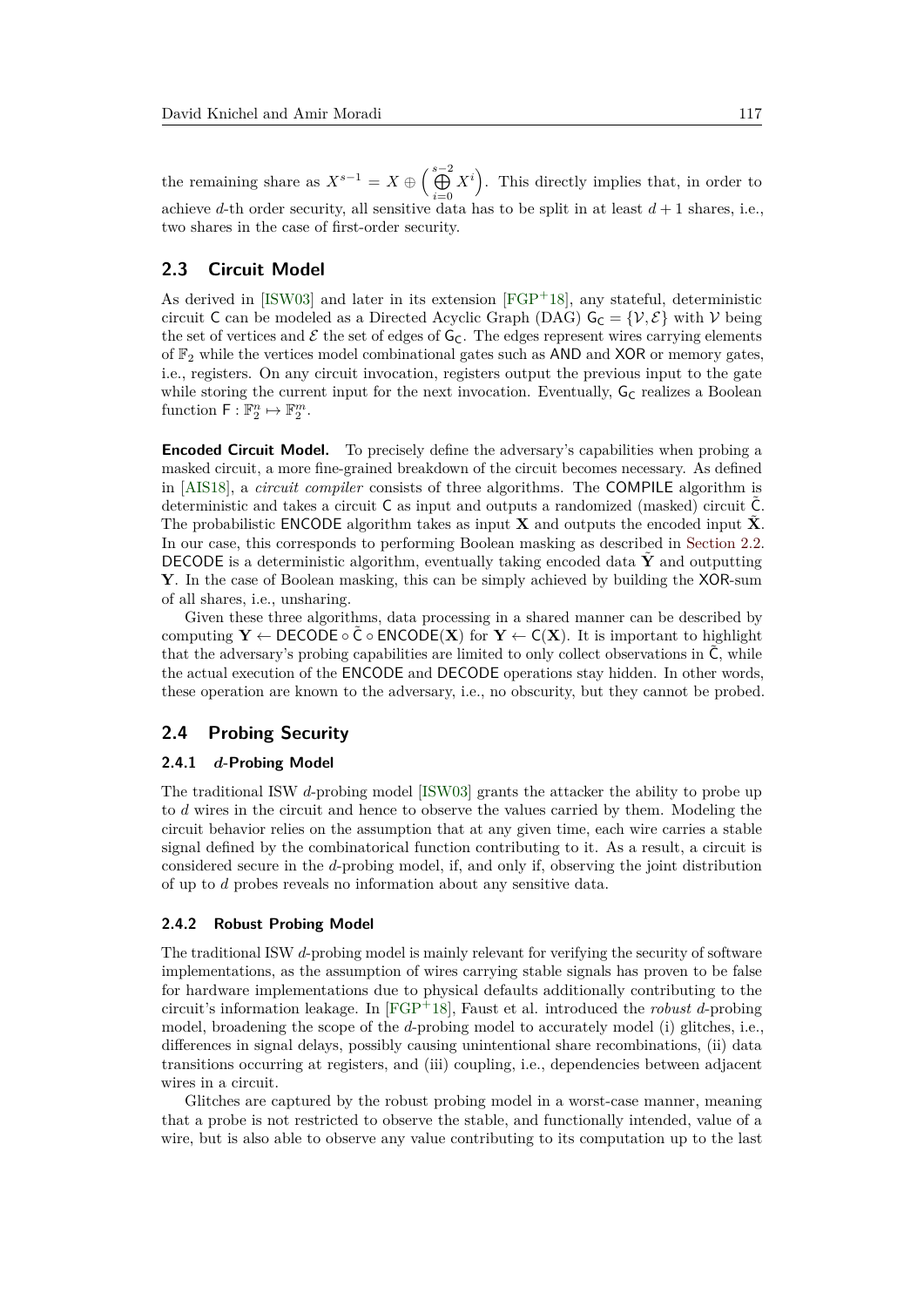<span id="page-4-1"></span>

|  | Algorithm 1 glitch-extend |
|--|---------------------------|
|  |                           |

**Input:** Non-extended probe *P* **Output:** Glitch-extended probes **P***ext* 1: **if** *P* is placed on an output of a combinational gate **then** 2:  $\mathbf{P}^{ext} \leftarrow \cup$ 0≤*i<n*  $\triangleright$  where  $\{P_0, \ldots, P_{n-1}\}\$  are all inputs of the driving gate 3: **else if** *P* is placed on an output of a register or on a primary input **then** 4:  $\mathbf{P}^{ext} \leftarrow \{P\}$ 5: **end if**

register stage or primary input. This is formalized in [Definition 1,](#page-4-0) where a standard probe on a wire is recursively extended by either extending all input probes of the driving gates or by returning the standard probe itself if it probes a register output or a primary input. For a set of probes, the corresponding extended set of probes is built straightforwardly by the union of all individual extended probes.

<span id="page-4-0"></span>**Definition 1** (Glitch-Extended Probes). A set of standard probes  $\mathbf{P} = \{P_0, P_1, ..., P_{d-1}\}\$ is glitch-extended through  $\mathbf{P}^{ext} = \bigcup$  glitch-extend( $P_i$ ), where the procedure of glitch-0≤*i<d* extend is given in [Algorithm 1](#page-4-1) and  $\mathbf{P}^{ext}$  is called the set of glitch-extended probes with respect to **P**.

## **2.5 Composability Notions**

Previous efforts have shown that direct masking of large and complex functions is a hard task, especially for higher orders. This is why a new stream of research has emerged, dealing with developing composability notions which aim at defining sufficient properties a masked sub-circuit – in this context, commonly referred to as *gadgets* – must fulfill in order to guarantee security in the (robust) *d*-probing model of a larger, composed circuit. All these notions focus on limiting the *propagation* of probes which intuitively describes, how leakage is traversed backwards throughout a circuit [\[CS20\]](#page-24-3), originating from the position where the probe is initially placed and which is directly connected to the concept of probe simulatability  $[BBP+16]$  $[BBP+16]$ . Probes placed on a gadget are restricted to propagate only into a limited set of input shares, allowing to draw conclusions about probe propagation into primary inputs of the larger, composed circuit.

### **2.6 Probe Simulatability**

*Probe simulatability* helps to formalize probe propagation, i.e., dependencies between probes placed on the encoded circuit and input shares. It can be formally defined as follows.

**Definition 2** (Perfect Probe Simulation)**.** Given a set of (extended) probes **P** with cardinality  $|\mathbf{P}| = t$  placed on a masked circuit  $\hat{\mathbf{C}}, \mathbf{P}$  is said to be *perfectly simulatable* by a set of input shares **S** iff there exist a simulator SIM, such that for any value for the inputs of  $\tilde{C}$ , the joint probability distribution over **P** and  $\text{SIM}(S)$  are equal, where  $\mathsf{SIM}(S) : \mathbb{F}_2^{|S|} \to \mathbb{F}_2^t$  with input  $S \subseteq Sh(X)$  is a probabilistic polynomial time (p.p.t.) simulator.

With the help of this formal definition, we can give a definition for the common composability notions in the following.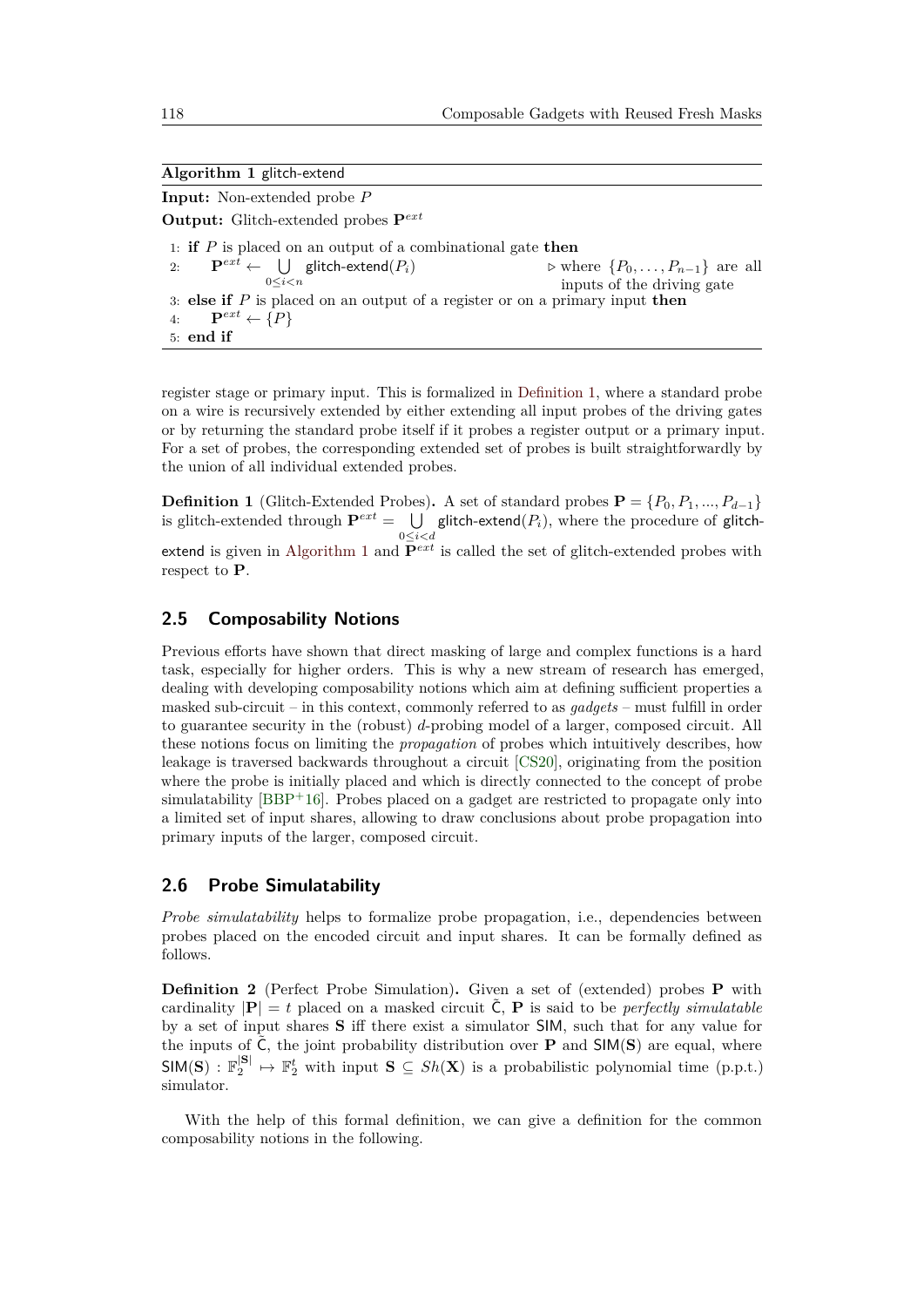#### **2.6.1 Non-Interference/Strong Non-Interference**

As introduced in [\[BBD](#page-23-5)<sup>+</sup>15], NI does not differentiate between internal and output probes and limits probe propagation likewise for both. Due to the lack of any distinction between internal and output probes placed on a masked circuit, NI has proven to be non-sufficient to guarantee composability. As a remedy, its definition was adjusted by Barthe et al. in  $[BBD+16]$  $[BBD+16]$ , resulting in the notion of SNI where probes placed on the output of a gadget are not allowed to propagate into any input share at all.

#### **2.6.2 Probe-Isolating Non-Interference**

As the definition of SNI only covers single-output gadgets in its original form, Cassiers et al. extended it in [\[CS20\]](#page-24-3) to be applicable to multiple-output gadgets as well. At the same time, they introduced the notion of PINI as an alternative to guarantee composability. Its advantages stem from its reduced overhead and enabling trivial construction, i.e., sharewise application, of masked linear functions without the need for any fresh randomness and without introducing any additional latency into the design.

Borrowed from Domain-Oriented Masking (DOM) [\[GMK16\]](#page-25-11), share domains where introduced and probe propagation of output probes was restricted to only occur within the same share domain, while internal probes are limited to propagate within a single, but arbitrary, share domain.

**Definition 3** (*d*-Probe-Isolating Non-Interference (PINI))**.** Let **P<sup>I</sup>** be the set of internal probes with  $|\mathbf{P}_{I}| = t_1$ . Further, let  $I_{O}$  be the index set (share domains) assigned to the output wires probed by  $P_{\text{O}}$  with  $|I_{\text{O}}| = t_2$  and  $P_{\text{O}}$  containing all output probes.

A masked circuit C provides *d*-Probe-Isolating Non-Interference iff for every set of probes  $P = P_I \cup P_O$  with  $t_1 + t_2 \leq d$ , there exists a set  $I_I$  of circuit input share indices with  $|\mathbf{I}_{\mathbf{I}}| \leq t_1$  such that **P** can be perfectly simulated by  $\mathbf{S} = Sh(\mathbf{X})^{\mathbf{I}_{\mathbf{I}} \cup \mathbf{I}_{\mathbf{O}}}$ .

### <span id="page-5-0"></span>**2.7 Hardware Private Circuits**

Along with the introduction of this multitude of notions, several concrete realizations of composable gadgets have been proposed. As a limitation, these gadgets mostly cover only atomic gates – like 2-input  $AND$  or  $XOR -$  as finding efficient constructions, which are provably secure in the (robust) *d*-probing model under a sufficient composability notion, is a hard task for large functions. The only exception poses GHPC [\[KSM22\]](#page-25-9), which is a methodology for constructing first-order secure and trivial composable gadgets for arbitrary, vectorial Boolean functions requiring only one bit of fresh randomness per coordinate function, but leaves a relatively large area footprint. Nevertheless, all known gadgets leverage the introduction of gadget-individual fresh randomness to guarantee the confirmatory to the corresponding probe propagation restrictions and hence composability. As complete cipher designs are composed of many of these fundamental gates (AND-XOR), this directly implies a significant randomness overhead for the implementation of full encryption/decryption functions. A concrete instantiation of a gadget realizing a simple AND gate and fulfilling trivial composability by means of the PINI notion is given as HPC2 which is initially presented in [\[CGLS21\]](#page-24-1). HPC2 contains two register stages, introducing a latency of two clock cycles regardless of the security order. In [Figure 1,](#page-6-1) a schematic representing an exemplary circuit composed of first-order HPC2 AND gadgets is depicted, where each gadget is supplied with an individual fresh random bit, already resulting in a total of 7 fresh random bits for this simple example. Note that every share-wise implementation of a linear function is already PINI-conform. Hence, the XOR operation does not introduce any additional randomness or latency into the design.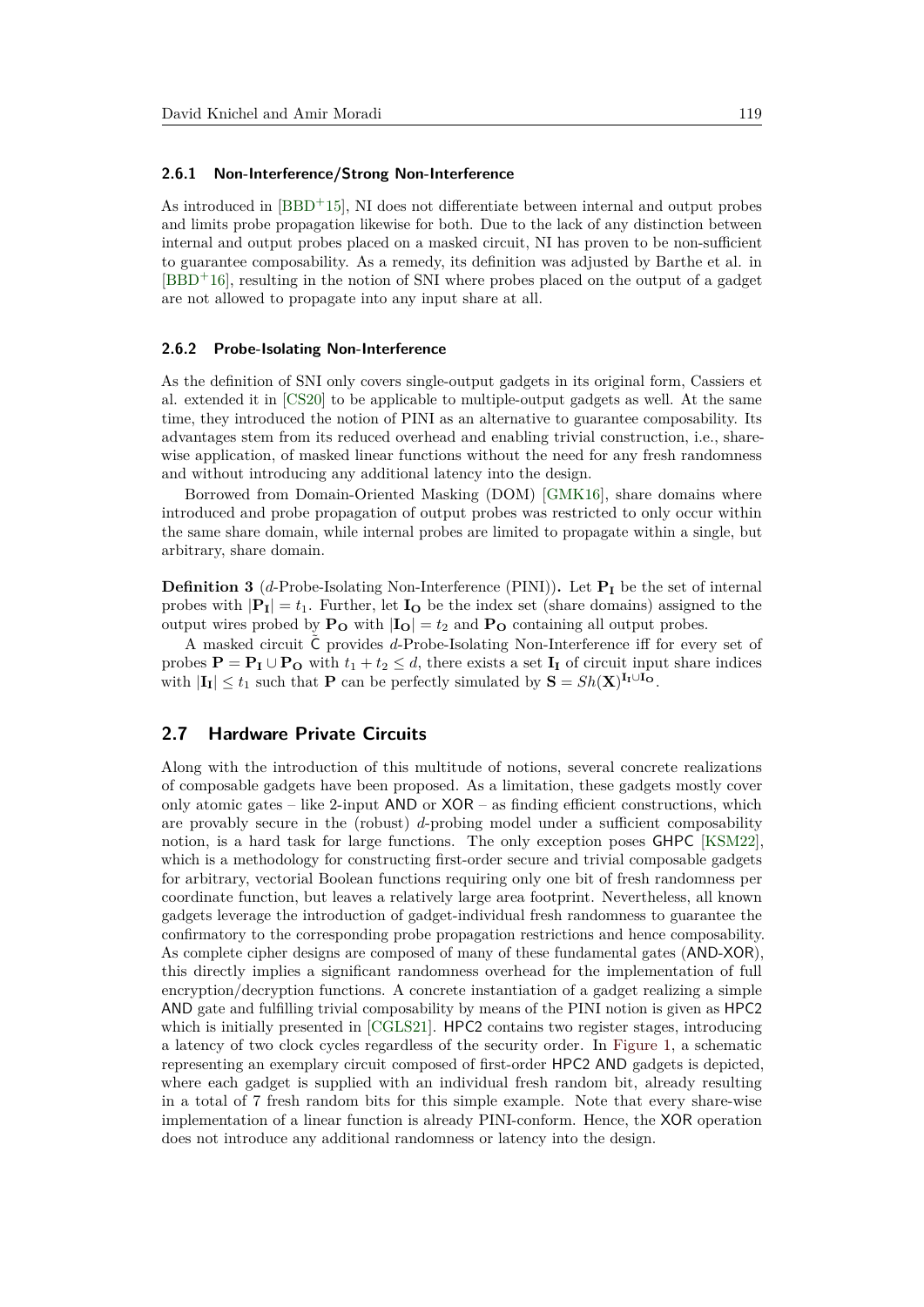<span id="page-6-1"></span>

**Figure 1:** Example for a circuit composed of first-order HPC2 AND gadgets.

### <span id="page-6-2"></span>**2.8 Automated Generation of Masked Hardware**

Composable hardware gadgets are well suited for automated masking of hardware designs. The underlying methodology is to simply synthesize a given unprotected design utilizing a restricted library including only those cells for which composable gadgets exist, before substituting each of the resulting cells with the corresponding gadget. If these gadgets provably guarantee secure composition, the resulting netlist will be secure in the (robust) probing model.

AGEMA [\[KMMS22\]](#page-25-12) is a software tool for realizing this transformation from an unprotected netlist to a protected one. For this, the Verilog netlist is represented as a graph before it is translated into a Mealy machine, i.e., a combinational circuit and a single main register stage. The designer can then specify which part of the netlist should be masked, and which family of gadgets should be instantiated. In the *naive* approach integrated in AGEMA, the structure of the given netlist stays unchanged, and only the cells are substituted by their corresponding gadgets. Of course, since these gadgets introduce additional latency, pipelining or clock gating is automatically applied to ensure the correct functionality of the circuit. This process elegantly ensures security in the glitch-extended robust probing model while being less error-prone than manually applying the masking at the algorithmic level. In this work, we utilize AGEMA to construct the masked ciphers for our case studies, i.e., we provide our gadget definitions to AGEMA when selecting the naive approach. This intentional choice allows fair comparison with several case studies given in the original work [\[KMMS22\]](#page-25-12).

## <span id="page-6-0"></span>**3 Technique**

### **3.1 Overview**

Our objective is to reduce the randomness requirements of gadget-composed cipher designs in hardware. As given in [Section 2.7,](#page-5-0) each 2-input HPC2 AND gadget requires one individual fresh mask bit which is necessary to guarantee composability under the PINI notion and can thus not be nullified. Therefore, pursuing our goal, we introduce COMAR, a methodology for constructing first-order secure gadgets, which allows us to reuse the same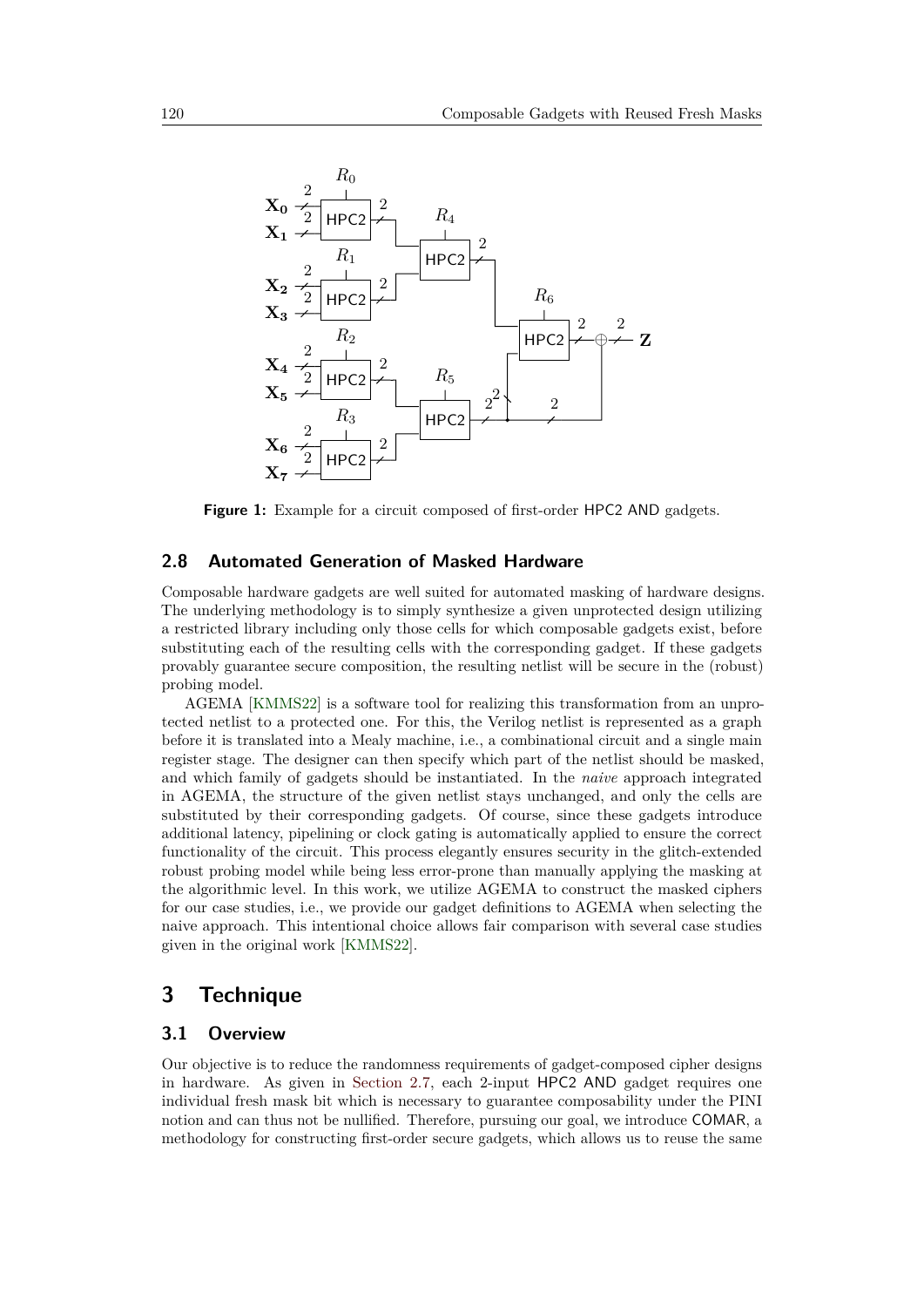<span id="page-7-0"></span>

**Figure 2:** Exemplary circuit composed of COMAR gadgets.

randomness in each gadget, drastically reducing the randomness requirements compared to existing designs which rely on gadget-individual masks. Thanks to the composability of COMAR gadgets, their composition to larger circuits leads to *d*-probing secure designs (for  $d = 1$ ) under glitch-extended probes.

Naturally, the randomness requirements of HPC2 (and also other composable gadgets) scale with the size and complexity of the target function which is to be masked, i.e., the number of 2-input non-linear gates, while our approach only demands for 6 random bits regardless of the underlying function.

In [Figure 2,](#page-7-0) the same circuit as presented in [Section 2.7](#page-5-0) is depicted where every input is split into two shares, but now the circuit is realized by instantiating our new COMAR gadgets instead of HPC2 AND. In contrast to HPC2, each of our 2-input AND gadgets needs 6 random masks, instead of only a single one, but as these fresh masks can be reused for every gadget, it is directly obvious that the break-even-point with respect to fresh randomness requirements of our approach compared to HPC2 lies at a number of 6 AND gadgets. Meaning that if a circuit contains more than 6 AND gates, our approach requires less fresh randomness compared to HPC2. This threshold is actually fulfilled for every real-world logic circuit. [Figure 2](#page-7-0) shows an example to demonstrate this break-even-point. Compared to [Figure 1,](#page-6-1) our approach here needs only 6 instead of 7 bits. Naturally, this advantage becomes more significant for larger circuit.

Note that, in contrast to PINI gadgets, a trivial, i.e., share-wise, realization of an XOR gadget is not possible in case of COMAR. Here, the  $XOR_{COMAR}$  needs 6 random mask bits, which are the same as those 6 bits reused in every other COMAR gadget. It also needs two register stages, increasing the latency requirements for composed circuits. Nonetheless, there are usecases where it is favorable for designer to trade additional latency against significantly less randomness requirements. We give more detail about this trade-off in [Section 4](#page-13-0) and [Section 5.](#page-18-0)

## **3.2 On the Necessity of Introducing Fresh Randomness into Gadgets**

Usually, fresh randomness is introduced into gadgets wherever probe propagation is to be stopped into certain inputs of the gadget. Often, introducing fresh randomness conveniently allows simulation of a wire independent of any other value contributing to its distribution.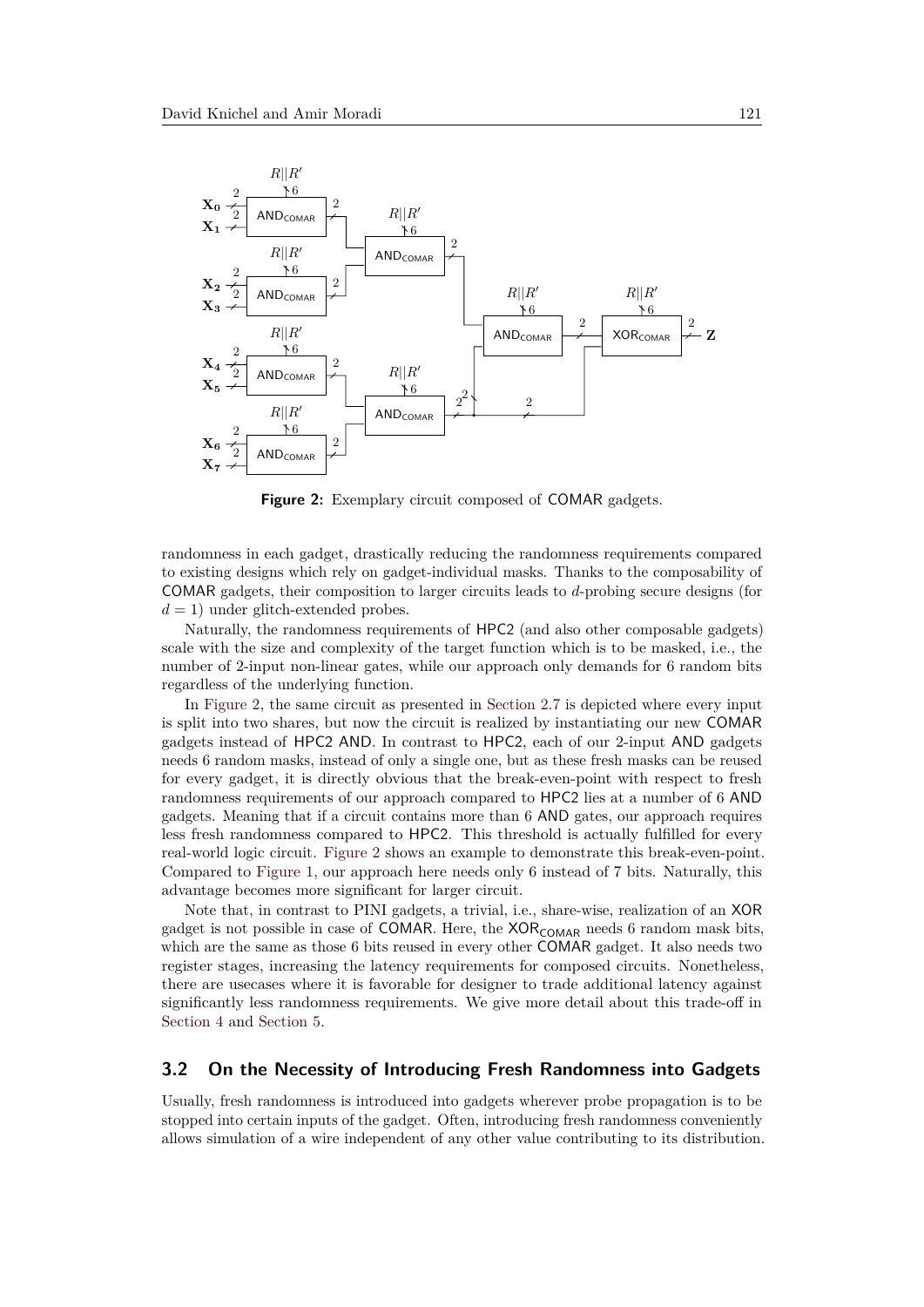<span id="page-8-0"></span>

**Figure 3:** Example probe on a gadget.

Considering the simple example given in [Figure 3,](#page-8-0) a probe on the output of the register can be perfectly simulated tossing a fair coin if *R* is a fresh random bit, i.e., *R* is certainly independent of any other wire in the design  $-$  in particular independent of  $X<sup>0</sup>$ . Therefore,  $P = R \oplus X^0$  can be perfectly simulated by  $P \stackrel{\$}{\leftarrow} \mathbb{F}_2$  which is formalized by [Theorem 1.](#page-8-1)

The situation changes if  $X^0$  depends on *R*. We assume  $X^0 = X \oplus R$  and  $X^1 = R$ as stable input signals. In this case,  $P$  is not perfectly simulatable using only  $X^0$ , as  $P = (X \oplus R) \oplus R = X$ . To simulate this, we need both input shares  $X^0$  and  $X^1$ .

<span id="page-8-1"></span>**Theorem 1.** If a wire W of a gadget G is statistically independent of R,  $P = \text{Reg}[W \oplus R]$ *can be simulated by flipping a coin, i.e.,*  $P \overset{\$}{\leftarrow} \mathbb{F}_2$ .

*Proof.* It holds that  $Pr[W \oplus R = 1] = Pr[W = 1] + Pr[R = 1] - 2 \cdot Pr[W = 1 \vee R = 1]$ . If now *W* is statistically independent of *R*, it follows that  $Pr[W \oplus R = 1] = Pr[W =$  $1] + Pr[R = 1] - 2 \cdot Pr[W = 1] Pr[R = 1]$ . It is directly observable that if *R* is uniformly distributed over  $\mathbb{F}_2$ , then  $Pr[W \oplus R = 1] = Pr[W = 1] + \frac{1}{2} - 2 \cdot \frac{Pr[W=1]}{2} = \frac{1}{2}$ , regardless of the value of  $Pr[W = 1]$ .  $\Box$ 

## **3.3 COMAR**

Before presenting the details of COMAR gadgets, we define Simple Sharing below, which is required to understand the underlying concept.

<span id="page-8-2"></span>**Definition 4** (Simple Sharing). A sharing  $\mathbf{F} \in \mathbb{F}_2^n$  of  $F \in \mathbb{F}_2$  is called Simple Sharing iff  $\exists ! i \in [0, n-1]$  with  $F^i = F \oplus \bigoplus$  $\bigoplus_{\forall j\neq i} R_j$  and  $F^{\forall j\neq i} = R_j \stackrel{\text{s}}{\leftarrow} \mathbb{F}_2$ , i.e.,  $n-1$  shares are set to individual random masks and one share is set to the unmasked value *F* added by the sum of all  $n-1$  masks.

#### **3.3.1 AND**

[Figure 4](#page-9-0) represents the first-order COMAR 2-input AND gate. Based on the above given definitions, every signal at the output of a gate is simply shared with the same mask bit  $R$ , e.g.,  $(A^0, A^1)$ :  $(A \oplus M, M)$ , and  $(B^0, B^1)$ :  $(B + M, M)$ . Therefore, each input *A* and *B* should be first refreshed using  $R_0$  and  $R_1$  respectively. We further require 4 fresh mask bits  $R'_0$  to  $R'_3$  to blind the non-linear monomials. As shown, the shared output is formed as  $(C^0, C^1)$ :  $(AB \oplus M, M)$  with  $M = R'_0 \oplus R'_1 \oplus R'_2 \oplus R'_3$ , i.e., satisfying simple sharing given in [Definition 4.](#page-8-2) Further, placing any probe at the output sharing does not propagate to any input shares.

In total, the gadget has a latency of 2 clock cycles and requires 6 fresh mask bits. This is clearly larger than HPC2 2-input AND gadget [\(Section 2.7\)](#page-5-0), but all our gadgets can receive the same fresh masks  $\langle R_0, R_1, R'_0, R'_1, R'_2, R'_3 \rangle$ . In other words, independent of the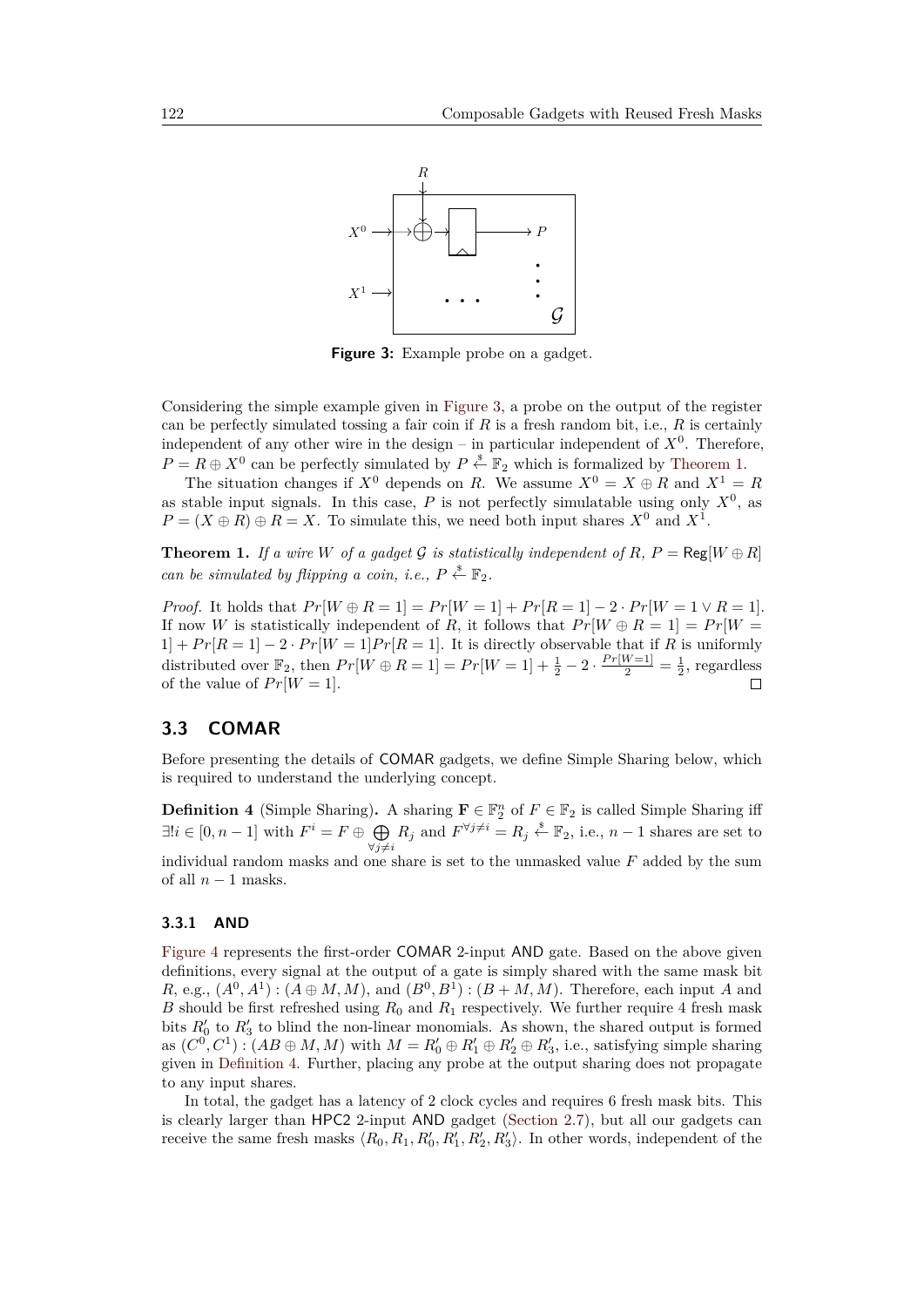<span id="page-9-0"></span>

**Figure 4:** COMAR first-order 2-input AND gate  $(AND_{COMAR})$ .

## <span id="page-9-1"></span>**Algorithm 2 COMAR** first-order *n*-input AND (AND<sup>*n*</sup>COMAR)</sub>

**Input:** shares  $(A_0^0, A_0^1), \ldots, (A_{n-1}^0, A_{n-1}^1)$  s.t.  $A_{0 \le j \le n} = A_j^0 \oplus A_j^1$  and fresh masks  $(R_j)_{0 \leq j < n}$  and  $(R'_i)_{0 \leq i < 2^n}$ **Output:** shares  $(C^0, C^1)$  s.t.  $C^0 \oplus C^1 = \prod$  $\prod_j A_j$ 1: **for**  $\forall j \in \{0, \ldots, n-1\}$  **do**  $\triangleright$  input sharing refresh 2:  $A'^0_j \leftarrow \text{Reg}[A^0_j \oplus R_j]$ 3:  $A_j^{i_1} \leftarrow \text{Reg}[A_j^1 \oplus R_j]$ 4: **end for** 5: **for**  $\forall i \in \{0, ..., 2^n - 1\}$  **do** 6:  $C'_i \leftarrow \mathsf{Reg}\Big[\prod_j$  $A'^{\mathsf{bit}_j(i)}_{j} \oplus R'_i$  $\triangleright$   $\mathsf{bit}_j(i)$ : *j*-th bit of binary representation of *i* 7: **end for** 8:  $C^0 \leftarrow \oplus$ 0≤*i<*2*<sup>n</sup>*  $C_i'$ 9:  $C^1$  ← Reg $\begin{bmatrix} \oplus \end{bmatrix}$ 0≤*i<*2*<sup>n</sup>*  $R_i'$ 

size of the circuit, and the number of instantiated 2-input AND gates, only 6 fresh masks are required.

This scheme can be extended to AND operations with a higher number of inputs. The corresponding pseudo-code is given in [Algorithm 2.](#page-9-1) For an *n*-input AND gate, *n* fresh mask bits are required to refresh the sharing of  $n$  inputs, and  $2<sup>n</sup>$  fresh mask bits for blinding the non-linear monomials. In short, in a circuit with at most *n*-input AND gates,  $n + 2^n$  fresh mask bits are required which are reused by all corresponding gadgets.

Note that since the second shares  $A^1$ ,  $B^1$  and  $C^1$  in all such AND gadgets are the same, for the sake of performance, the associated gates and registers (i.e., lines [3](#page-9-1) and [9](#page-9-1) of [Algorithm 2](#page-9-1) and  $\text{Reg}[A^1 \oplus R_0]$ ,  $\text{Reg}[B^1 \oplus R_1]$ , and  $\text{Reg}[R'_0 \oplus \ldots \oplus R'_3]$  in [Figure 4\)](#page-9-0) do not need to be repeated for every gadget.

#### **3.3.2 XOR**

We should highlight that the share-wise application of XOR operations in HPC2 naturally fulfill the composability requirements and can be easily cascaded. However, this is not the case for COMAR, since the output of every gadget is shared by the same mask, and XORing them would clearly lead to unmasked values, i.e., first-order leakage. Therefore,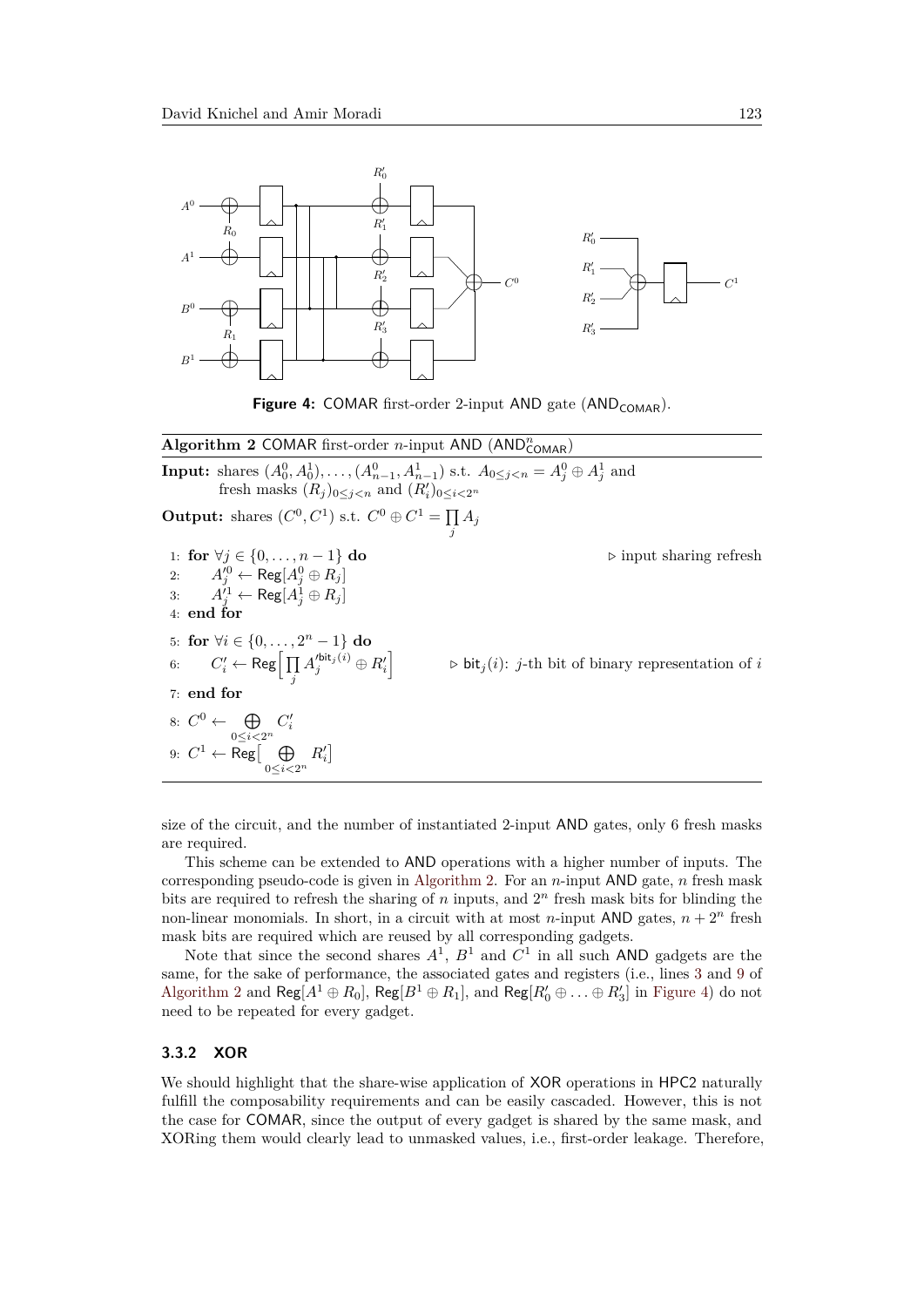<span id="page-10-0"></span>

**Figure 5:** COMAR first-order 2-input XOR gate (XOR<sub>COMAR</sub>).

## <span id="page-10-1"></span> $\overline{\textbf{Algorithm 3 COMAR first-order } n\text{-input XOR (XOR}_{COMAR)}^n}$

**Input:** shares  $(A_0^0, A_0^1), \ldots, (A_{n-1}^0, A_{n-1}^1)$  s.t.  $A_{0 \le j \le n} = A_j^0 \oplus A_j^1$  and fresh masks  $(R_j)_{0 \leq j < n}$  and  $(R'_i)_{0 \leq i < 2n}$ **Output:** shares  $(C^0, C^1)$  s.t.  $C^0 \oplus C^1 = \bigoplus A_j$ *j* 1: **for** ∀*j* ∈ {0*, . . . , n* − 1} **do** *.* input sharing refresh 2:  $A'^{0}_j \leftarrow \text{Reg}[A^0_j \oplus R_j],$ 3:  $A_j^{i_1} \leftarrow \text{Reg}[A_j^1 \oplus R_j]$ 4: **end for** 5: **for** ∀*j* ∈ {0*, . . . , n* − 1} **do**  $\mathcal{C}_{2j}' \leftarrow \mathsf{Reg}\Big[A_j^{\prime 0} \oplus R_{2j}'\Big], \quad C_{2j+1}' \leftarrow \mathsf{Reg}\Big[A_j^{\prime 1} \oplus R_{2j+1}'\Big]$ 7: **end for** 8:  $C^0 \leftarrow \oplus$ 0≤*i<*2*n*  $C_i'$ 9:  $C^1$  ← Reg $\lceil\;\;\; \oplus$ 0≤*i<*2*n*  $R_i'$ 

in contrast to HPC2, we constructed an XOR gadget, whose block diagram is shown in [Figure 5](#page-10-0) and whose structure is very similar to that of the  $AND_{COMAR}$ . Originating from another gadget's output, both inputs *A* and *B* are shared with the same  $M = R'_0 \oplus \ldots \oplus R'_3$ , before they are refreshed by  $R_0$  and  $R_1$  respectively, which are the same  $R_0$  and  $R_1$  used in  $AND_{COMAR}$  gadgets. In the next stage, each of the refreshed shares is XORed with one  $R'_{i \in \{0,\ldots,3\}}$ , also being the same as those applied in  $AND_{COMAR}$  gadget. Therefore, the output shares of the XOR gadget become  $C^0 = A \oplus B \oplus M$  and  $C^1 = M$ , i.e., satisfying the definition of a Simple Sharing with the same *M* as used for all other inputs and outputs of other gadgets.

As a disadvantage, its area footprint is higher than the HPC2 XOR and it requires two register stages. However, similar to  $AND_{COMAR}^2$ , we can extend the construction of  $XOR_{COMAR}$  to support  $XORing$  a higher number of operands. The corresponding pseudo-code is given in [Algorithm 3.](#page-10-1) Similar to the  $AND_{COMAR}$ , the gates and registers associated to the second share, i.e.,  $\text{Reg}[A^1 \oplus R_0] \oplus R'_1$ ,  $\text{Reg}[B^1 \oplus R_1] \oplus R'_3$ ,  $C^1 = \text{Reg}[R'_0 \oplus \ldots \oplus R'_3]$ and lines [3](#page-10-1) and [9](#page-10-1) in [Algorithm 3](#page-10-1) do not need to be repeated for every gadget.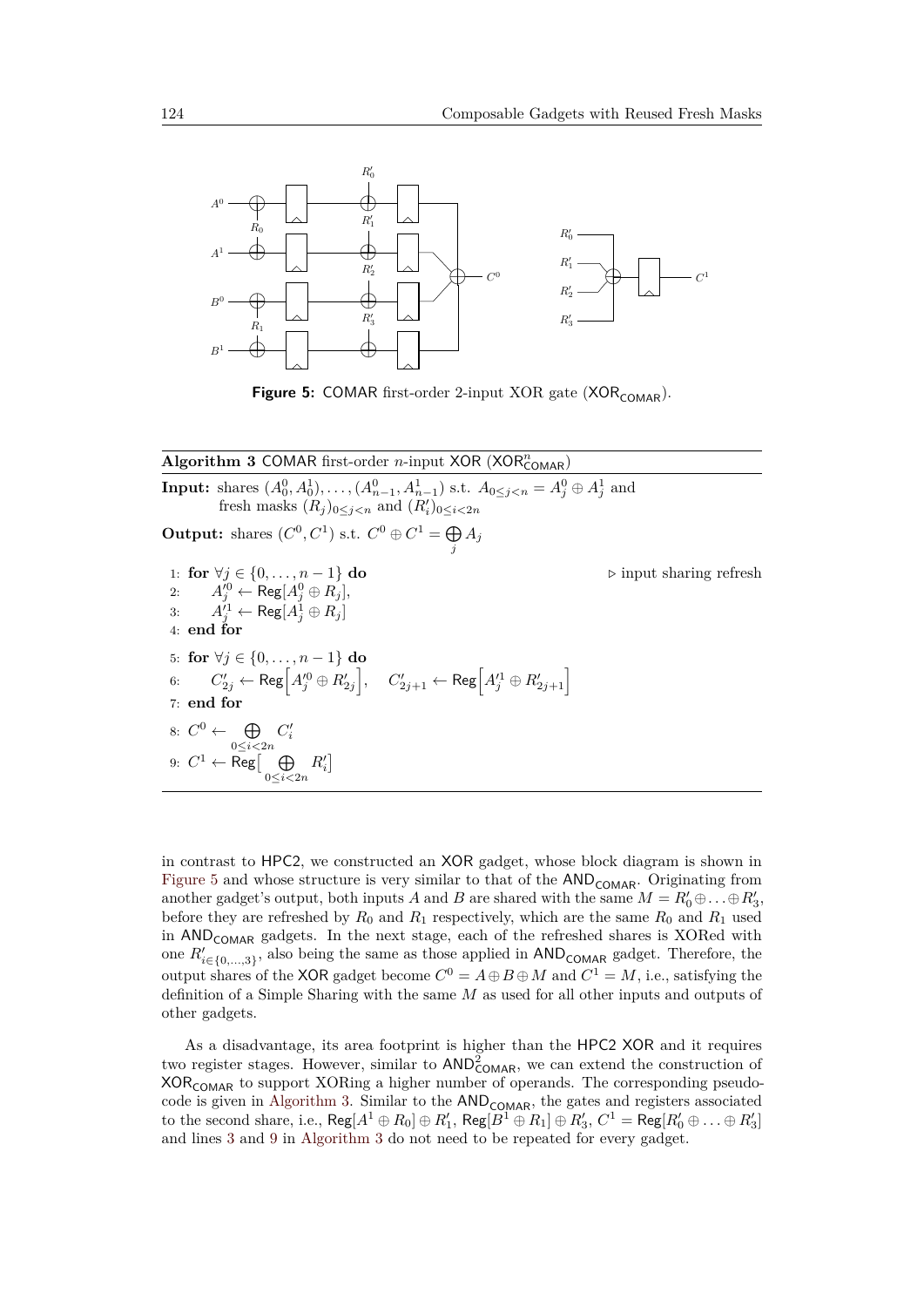#### <span id="page-11-2"></span>**3.3.3 Proofs**

Below, we provide necessary theorems to prove the security of our constructed COMAR gadgets when composed to build larger circuits.

**Assumption 1.** *Every* COMAR *gadget with n inputs is supplied with two sets of fresh*  $mass \left(R\right)_{0 \leq j \leq n}$  and  $\left(R'\right)_{0 \leq i \leq n'}$  with  $n' = 2^n$  for  $AND_{COMAR}^n$  and  $n' = 2n$  for  $XOR_{COMAR}^n$ . For every evaluation of the gadget, each of these  $n + n'$  fresh masks is individually drawn *from a uniform distribution at random and is independent of other*  $n + n' - 1$  *bits.* 

<span id="page-11-0"></span>**Theorem 2.** If each  $R_j$  is statistically independent of  $A_j^0$  and  $A_j^1$ , for every  $0 \leq j < n$ , AND*<sup>n</sup>* COMAR *provides first-order security under the Probe-Isolating Non-Interference notion.*

*Proof.*

**Input to the first register stage:** A probe on the input to the first register stage observes the distribution over  $(A_j^{l\in\{0,1\}}, R_j)$ . As  $A_j^l$  is independent of  $R_j$ , this can be simulated by  $A_j^l$  and choosing  $R_j \stackrel{s}{\leftarrow} \mathbb{F}_2$ . Hence, an extended probe only propagates into  $A_j^l$ .

**Input to the second register stage:** An extended probe on the input to the second register stage reveals the distribution over  $(A_0^{tbit_0(i)} \oplus R_0, A_1^{tbit_1(i)} \oplus$ *R*<sub>1</sub>*,* . . . *,*  $A_{n-1}^{lbit_{n-1}(i)} ⊕ R_{n-1}, R'_{i}$  for  $i ∈ \{0, ..., 2<sup>n</sup> − 1\}$ . Directly following [Theorem 1,](#page-8-1) each such an observation, so-called *O*, can be simulated by sampling  $O \overset{\$}{\leftarrow} \mathbb{F}_2^{n+1}$ .

**Output:** An extended probe on the output observes the distribution over  $(C'_0, C'_1, \ldots, C'_n)$  $C'_{2^n-1}$ , with  $C'_{i} = \prod$ *j*  $A_j^{\prime \text{bit}_j(i)} \oplus R_i^{\prime}$ . Since  $\prod$ *j*  $A_j^{\prime \text{bit}_j(i)}$  is independent of  $R'_i$ , this can be simulated by sampling the observation  $O \overset{\hspace{0.1em}s}{\leftarrow} \mathbb{F}_2^{(2^n)}$ , due to [Theorem 1.](#page-8-1)

**Theorem 3.** If each  $R_j$  is statistically independent of  $A_j^0$  and  $A_j^1$ , for every  $0 \leq j < n$ , XOR*<sup>n</sup>* COMAR *provides first-order security under the Probe-Isolating Non-Interference notion.*

*Proof.*

**Input to the first register stage:** A probe on the input to the first register stage is similar to that on an  $AND<sup>n</sup><sub>COMAR</sub>$ , which is covered by [Theorem 2.](#page-11-0)

**Input to the second register stage:** A probe on the input to the second register stage observes the distribution over  $(A_{\lfloor i/2 \rfloor}^{bit_0(i)} \oplus R_{\lfloor i/2 \rfloor}, R'_i)$  for  $i \in \{0, \ldots, 2n-1\}$ . Due to the independence of  $R_{\lfloor i/2 \rfloor}$  and  $R_i'$ , following [Theorem 1,](#page-8-1) each such an observation can be simulated by sampling  $O \overset{\hspace{0.1em}\mathsf{\scriptscriptstyle\$}}{\leftarrow} \mathbb{F}_2^2$ .

**Output:** A glitch-extended probe on the output observes the distribution over  $(C'_0, C'_1, \ldots, C'_{2n-1}),$  with  $C'_i = A^{bit_0(i)}_{\lfloor i/2 \rfloor} \oplus R_{\lfloor i/2 \rfloor} \oplus R'_i$ . Since each  $A_j^{l \in \{0,1\}}$  is independent of  $R_j$  (the assumption of the theorem), this can be simulated by sampling the observation  $O \overset{\hspace{0.1em}\mathsf{\scriptscriptstyle\$}}{\leftarrow} \mathbb{F}_2^{(2n)}$ , due to [Theorem 1.](#page-8-1)

 $\Box$ 

<span id="page-11-1"></span>**Assumption 2.** *In a circuit composed of only* COMAR AND *gadgets with at most n inputs and* COMAR XOR *gadgets with at most m inputs, all gadgets receive the same set of fresh*  $massks(R)_{\max(n,m)}$  and  $(R')_{\max(2^n,2m)}$ .

$$
\Box
$$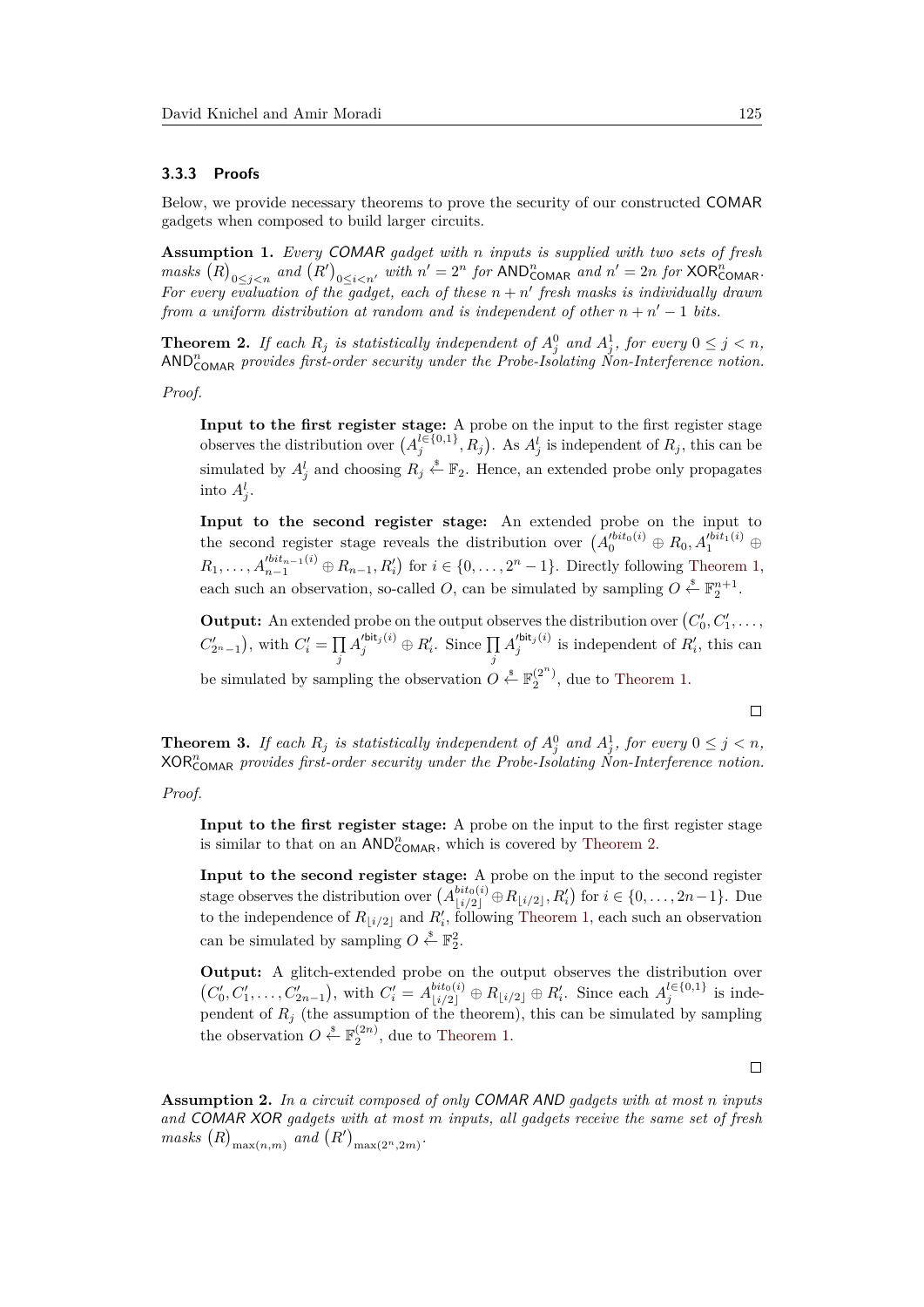**Theorem 4.** *Every masked circuit composed of* COMAR *gadgets is first-order secure in the glitch-extended d-probing model with*  $d = 1$ *.* 

*Proof.*

Let  $C_{COMAR}$  be a masked (sub)-circuit with  $m$  outputs realizing the Boolean function  $\mathsf{F} : \mathbb{F}_2^n \mapsto \mathbb{F}_2^m, \, \mathsf{F} = \langle \mathsf{F}_0, \mathsf{F}_1, \ldots, \mathsf{F}_{m-1} \rangle$  with each  $\mathsf{F}_i$  being a coordinate function  $\mathbb{F}_2^n \mapsto \mathbb{F}_2$ , solely composed of COMAR gadgets.

- AND<sub>COMAR</sub> ○ C<sub>COMAR</sub>. First, we consider the case where the inputs to an AND<sub>COMAR</sub> are the outputs of a circuit composed of  $XOR_{COMAR}$  and  $AND_{COMAR}$ , i.e., only 2-input gadgets. A probe placed on such an interconnection hence observes distributions of one of the following forms:

 $(F'_i \oplus R'_0, F''_i \oplus R'_1, F'''_i \oplus R'_2, F'''_i \oplus R'_3)$  or  $(R'_0 \oplus R'_1 \oplus R'_2 \oplus R'_3)$ ,

with  $F_i = F'_i \oplus F''_i \oplus F'''_i$  when the output of either an  $AND_{COMAR}$  or an  $XOR_{COMAR}$ is probed. These probed signals are the input of the next  $AND^m_{COMAR}$  as well which are blinded by the corresponding  $R_i$ . Following [Assumption 2,](#page-11-1) the above-given probed values are independent of  $R_i$ ; hence, their simulatability is implied by [Theorem 2.](#page-11-0)

The same holds when  $m$  outputs of  $C_{COMAR}$  are provided by larger gadgets, i.e., AND<sup>n<sub>1</sub>>2</sup><sub>COMAR</sub> and XOR<sup>n<sub>2</sub>>2</sub> More precisely, a probe placed on an output of C<sub>COMAR</sub></sup> observes distributions which are blinded by  $R'_j$  with  $0 \leq j < 2^n$  for  $AND^n_{COMAR}$  or  $0 \leq j < 2n_2$  for  $XOR_{COMAR}^{n_2}$ . Since the first stage of  $AND_{COMAR}^m$  blinds the inputs with the corresponding  $R_i$ , following [Assumption 2](#page-11-1) and [Theorem 2,](#page-11-0) their simulatability is implied.

- XOR<sub>COMAR</sub> ∘ С<sub>СОМАР</sub>. Here, we consider the case where the outputs of С<sub>СОМАР</sub> are given to an  $XOR^m_{COMAR}$ . Since the first stage of  $XOR^m_{COMAR}$  is identical to that of  $AND^m_{COMAR}$ , the statements given above for  $AND^m_{COMAR} \circ C_{COMAR}$  holds true here as well.

### $\Box$

### **3.3.4 Other Gates**

Other gadgets, e.g., NOT, NAND, OR, NOR, and XNOR, can be easily constructed. In order to maintain the simple sharing, negation should be performed on the first share. More precisely,  $(\overline{X^0}, X^1)$  should be the output of the NOT gadget. The same holds for NAND and XNOR. Since  $A/B = \overline{AB}$ , an OR gadget is constructed by placing a NOT gate at the first share of all inputs and the output of an AND gadget. Therefore, all statements and proofs given in [Section 3.3.3](#page-11-2) are valid for other COMAR gadgets constructed as explained above.

#### **3.3.5 Discussions**

If a circuit is made by only NOT and 2-input AND, NAND, OR, NOR, XOR, and XNOR gates, its first-order secure variant requires 6 fresh mask bits independent of its size and the number of gates. When larger gadgets (i.,e., with a higher number of inputs) are employed, naturally the circuit needs more fresh mask bits as a trade-off between the latency and the amount of demand for fresh randomness. If the circuit instantiates non-linear COMAR gadgets with at most *n* inputs and linear COMAR gadgets with at most *m* inputs, the number of required fresh mask bits for the entire circuit is  $\max(n, m) + \max(2^n, 2m)$ . As stated, the drawback is that the XORs would introduce additional register stages compared to the equivalent first-order HPC2 circuit, whose required number of fresh mask bits equals the number of 2-input non-linear gates. Further, note that HPC2 gadgets are only available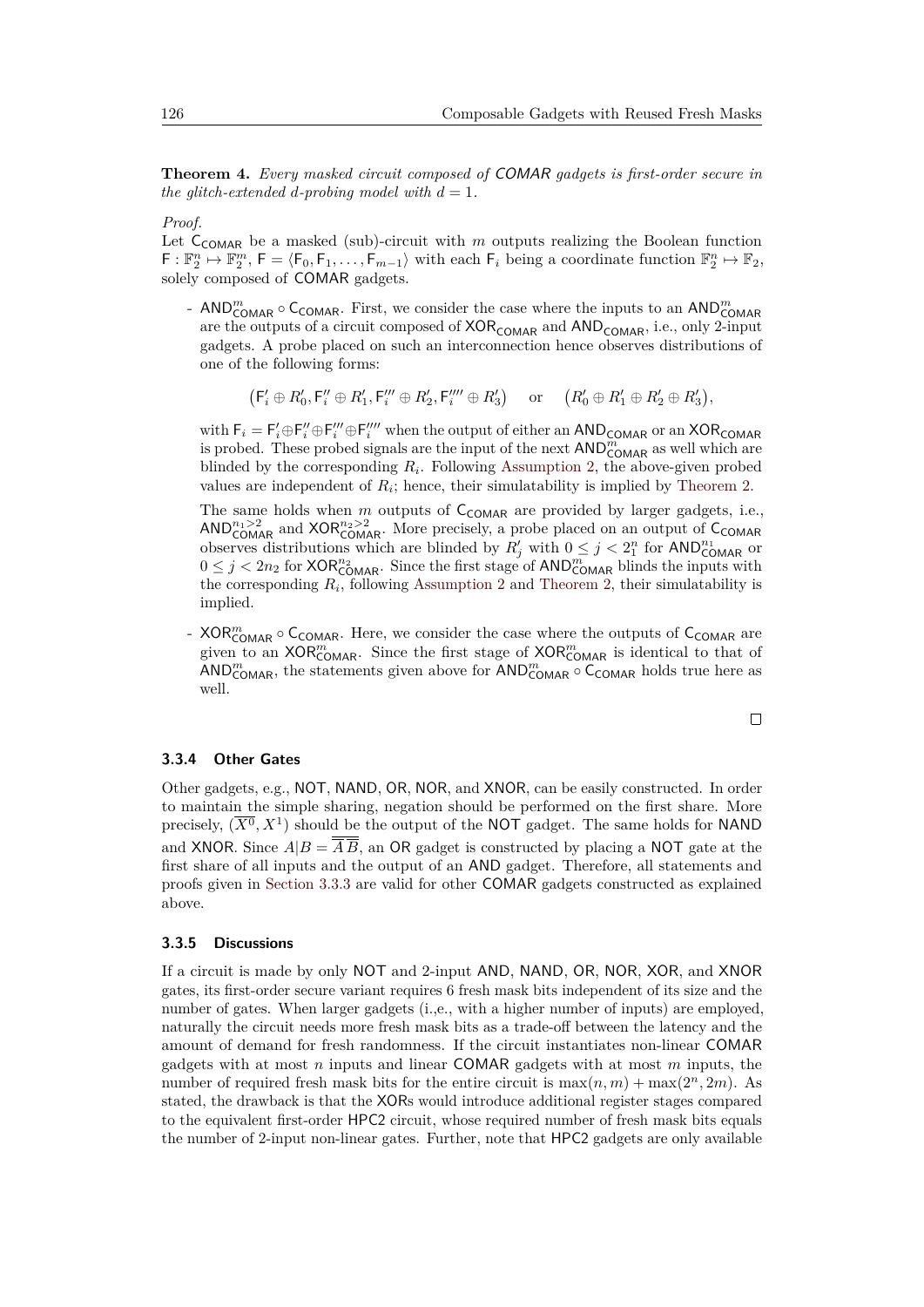for 2-input gates and hence there is no trade-off possible at all. We like to highlight that supporting *n*-input gadgets is a valuable feature of COMAR, as it allows a designer to structure a circuit differently, i.e., allowing gadgets with a larger or smaller number of inputs, hence adjusting the masked variant towards the specific randomness, area and latency requirements of the use case.

## <span id="page-13-0"></span>**4 Case Studies**

In order to examine the performance and security of our scheme, we have considered five cases studies including the round-based implementations of the full cipher encryption functions of AES-128 [\[DR20\]](#page-24-5), Skinny64-64 [\[BJK](#page-24-6)<sup>+</sup>16], CRAFT [\[BLMR19\]](#page-24-7), LED-64 [\[GPPR11\]](#page-25-13), and Midori-64  $[BBI<sup>+</sup>15]$  $[BBI<sup>+</sup>15]$ .

To this end, we have constructed HDL specifications of COMAR gadgets and utilized the recently introduced open-source tool AGEMA [\[KMMS22\]](#page-25-12), which translates the gate-level netlist of an unprotected implementation to a masked description by exchanging the gates with their corresponding masked gadgets (see [Section 2.8\)](#page-6-2). In order to apply AGEMA to our case studies, we first constructed the custom library of AGEMA, where the definition of the gadgets are given, i.e., the I/O port names, number of fresh masks and number of register stages of every gadget. We further used the netlist of the unprotected cores which are given in the case studies of AGEMA available through GitHub<sup>[1](#page-13-1)</sup>. Direct application of AGEMA using COMAR gadgets, would construct the masked circuits correctly, but would result in individual fresh masks being given to each gadget. However, the underlying idea of COMAR is to reuse the fresh masks, i.e., giving the same fresh masks to all gadgets. Therefore, we slightly modified the source code of AGEMA to support this feature. For the sake of simplicity and to highlight the maximum possible randomness optimization, we covered just 2-input COMAR gadgets. This implies that only 6 fresh masks are used for the entire design, which are given to all COMAR gadgets.

After applying our modified version of AGEMA on the aforementioned unprotected full cipher designs we synthesized the resulting circuits with Design Compiler and Nan-Gate 45nm standard cell library. The corresponding results are depicted in [Table 1](#page-15-0) showing the number of required fresh mask bits, the latency cycles, the critical path delay, and the area footprint of all designs. In order to enable comparison to the state of the art, we further covered the performance figures of the same designs realized utilizing HPC2, GHPC, and  $GHPC_{LL}$  gadgets. The last two cases are introduced in [\[KSM22\]](#page-25-9), which – similar to COMAR– are limited to first order. They can highly reduce the latency, particularly the  $GHPC_{LL}$  variant at cost of a relatively high demand for randomness. Note that in all case studies, we applied the masking on all inputs of the circuit, i.e., in case of encryption both plaintext and key are masked which results in applying the masking on the key schedule of the ciphers as well.

The benefit of COMAR with respect to the number of required fresh masks is obvious. In the most advantageous case, 680 fresh mask bits are required by the round-based AES-128 HPC2 design reduces to 6 bits in COMAR. The critical path delay of the COMAR circuits is also most of the time less than the equivalent HPC2 counterparts, allowing high clock frequencies. On the downside, the added latency of COMAR circuits is significantly more than the HPC2 circuits. This is somehow expected, since – as stated in [Section 3](#page-6-0) – each  $XOR_{COMAR}$  gadget introduces two latency cycles. Therefore, in designs with a high number of cascaded XOR gates, the latency of the COMAR circuit would potentially be high. As it can be seen in [Table 1,](#page-15-0) the COMAR circuits of AES-128 and LED-64, which have a strong diffusion layer made by several XORs, have a higher added latency compared to the other case studies.

<span id="page-13-1"></span><sup>1</sup><https://github.com/Chair-for-Security-Engineering/AGEMA>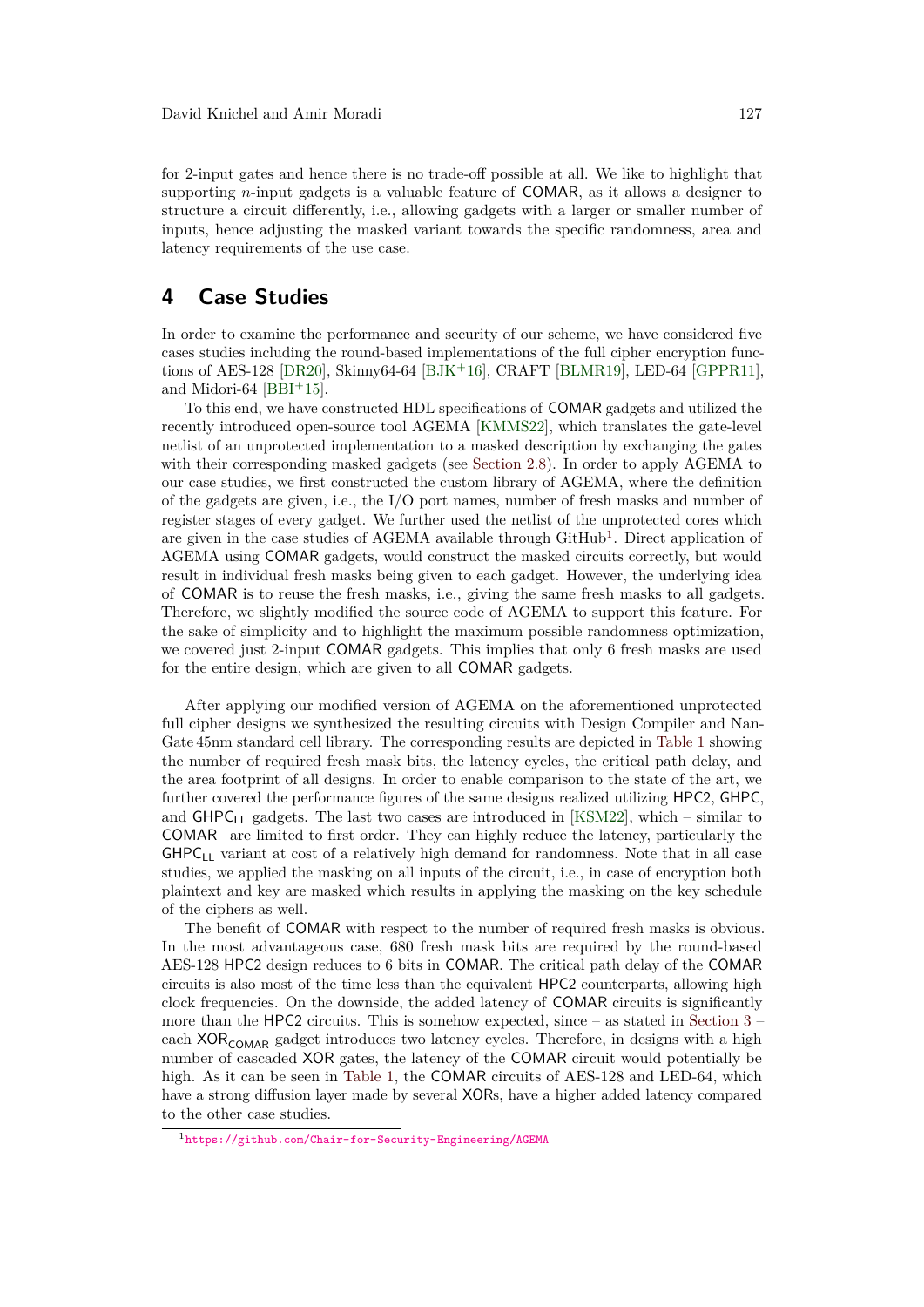For the sake of completeness, we included the performance figures of some first-order AES designs in [Table 1,](#page-15-0) which have not been designed based on composable gadgets, and it is not straightforward to prove their (robust) probing security when considering the entire encryption function as a whole. Nevertheless, we give a detailed discussion on comparison with the start of the art in [Section 5.](#page-18-0)

## <span id="page-14-1"></span>**4.1 Area Overhead**

At first glance, COMAR circuits lead to a higher area overhead, which is shown in [Table 1](#page-15-0) by pure area. However, for the sake of a fair comparison, the area requirement of a design should include the part needed to realize the sources for generating the fresh random masks. This fact is usually ignored by the state of the art, and different designs are compared ignoring the area required for generating the fresh masks (see e.g., [\[CRB](#page-24-8)<sup>+</sup>16, [MMW18,](#page-26-6) [SM21b\]](#page-26-7)). The reason behind such a simplification lies in the nonexistence of a suitable cost function. More precisely, the cost (e.g., required area or energy) of generating a single-bit fresh mask updated every clock cycle is not well-known. Here, we try to include this open question into our consideration by giving an intuition for possible costs of randomness creation.

**Randomness Generation.** In order to guarantee security, i.e., simulatability of every wire independent of any secret, each fresh mask bit has to be drawn independently from a uniform distribution over  $\mathbb{F}_2$ , and the adversary should not have control over or knowledge about the fresh masks. Note that, this is not an assumption specific to our work, but a general assumption of Boolean masking. For the sake of simplicity, we can for example assume that an adversary places a probe on  $X^0(X^1 \oplus R)$ . If *R* is drawn from a biased distribution, for example with  $Pr[R = 0] = 0.6$  instead of 0.5,  $X^0 X^1$  will be observed 20% more often than  $X^0\overline{X^1}$ , trivially leaking information about  $X = X^0 \oplus X^1$ . Hence, violating the assumption of fresh masks being drawn from a uniform distribution can naturally cause leakage. This is why the required randomness is commonly generated by a PRNG seeded with a random initial input. The independence of the generated bits, i.e., the PRNG's non-predictability, and the discussed uniformity requirement may be assessed following [\[BRS](#page-24-9)<sup>+</sup>].

Looking at the state of the  $art^2$  $art^2$ , some works used Linear Feedback Shift Registers (LFSRs), which are randomly seeded during the device power-up. Naturally, a single individual LFSR should be employed for each required fresh mask bit, i.e., sharing an LFSR between multiple parts of the circuit would potentially lead to weaknesses, and hence security degradation, as the underlying masking schemes commonly suppose the independence of fresh masks given to different gadgets (in contrary to the core idea of COMAR). As an example, 31-bit LFSRs with feedback polynomial  $x^{31} + x^{28} + 1$  are used in multiple works [\[KMMS22,](#page-25-12) [SM21b,](#page-26-7) [MMW18,](#page-26-6) [KSM22\]](#page-25-9) as each one can highly efficiently be realized in FPGAs. Each such an LFSR costs 286 GE when synthesized for ASIC using NanGate 45nm library. If a larger period is desired, one can instantiate 64-bit LFSRs with feedback polynomial  $x^{64} + x^{63} + x^{61} + x^{60} + 1$ . This translates to 565 GE. It should be noted that the majority of the area required for an LFSR is due to the registers. The combinational circuit is made by a few XORs, and the delay of the circuit is at minimum, i.e., that of 2 or 3 XORs and the setup and hold time of registers.

Some other works like  $[CRB+16]$  $[CRB+16]$  used a reduced-round version of a cipher e.g., PRINCE [\[BCG](#page-23-8)<sup>+</sup>12] in Output FeedBack (OFB) mode implemented in an unrolled

<span id="page-14-0"></span><sup>2</sup>Excluding those which generated the fresh masks on a PC and fed the cryptographic module with all required fresh masks.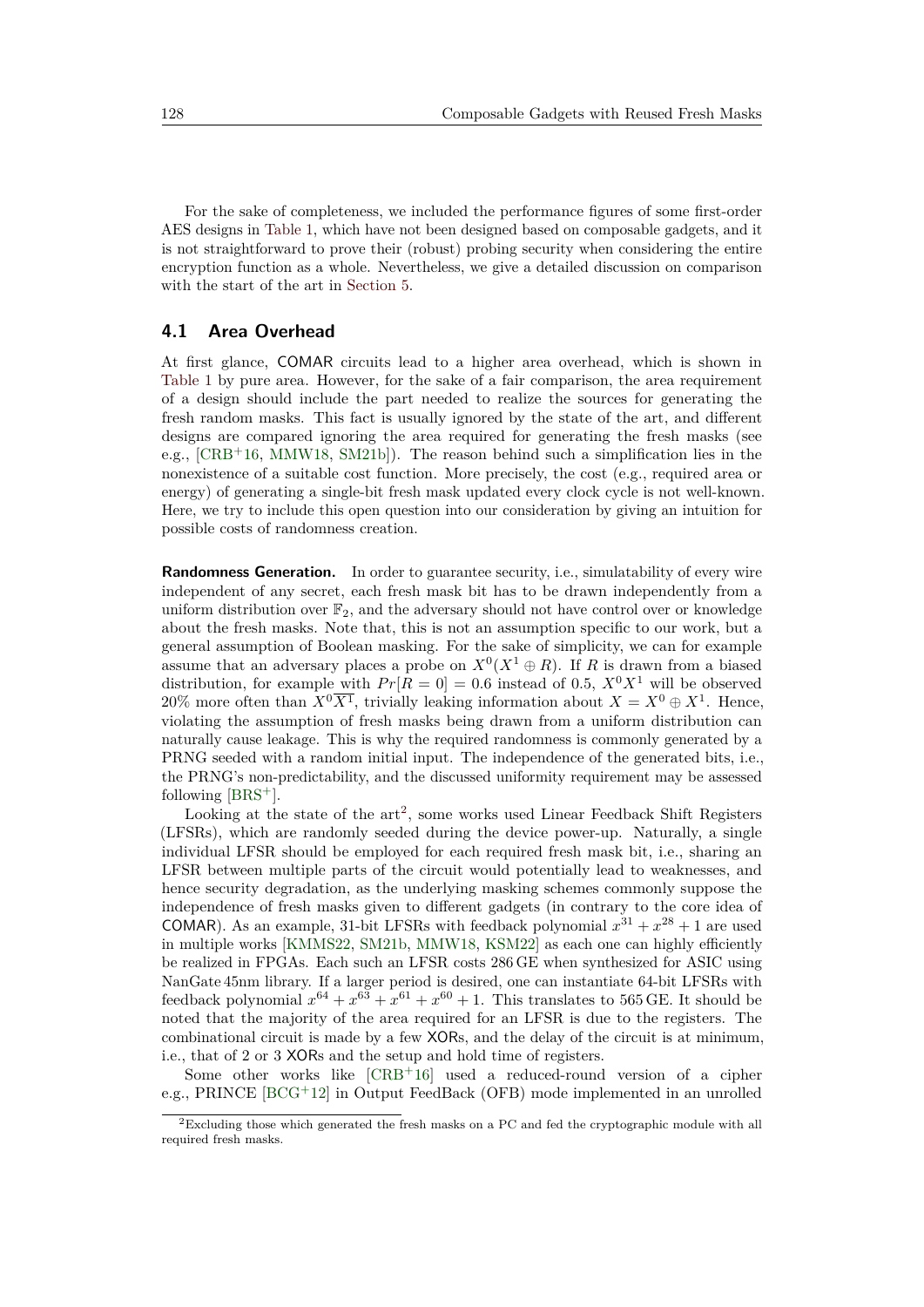|                  | Fresh Random     | Latency [cycle] |                   | <b>Critical Path</b> | Area   |
|------------------|------------------|-----------------|-------------------|----------------------|--------|
| <b>Scheme</b>    | [bit/cycle]      | added           | full              | Delay [ns]           | [GE]   |
| <b>AES-128</b>   |                  |                 |                   |                      |        |
| HPC <sub>2</sub> | 680              | 8               | 99                | 2.04                 | 52597  |
| <b>GHPC</b>      | 680              | 8               | 99                | 1.48                 | 67193  |
| <b>GHPCLL</b>    | 2720             | $\overline{4}$  | 55                | 2.28                 | 52450  |
| COMAR            | 6                | 42              | 473               | 1.23                 | 140214 |
| $[SBM21a]^a$     | 8                |                 | 216               |                      | 14256  |
| $[SM21a]^a$      | 0                |                 | 246               | 6.25                 | 7136   |
| $[Sug19]^{a}$    | $0^b$            |                 | 266               |                      | 17100  |
| $[SBHM20]^{c}$   | 976              |                 | 10                |                      | 157500 |
| Skinny64-64      |                  |                 |                   |                      |        |
| HPC <sub>2</sub> | 64               | $\overline{4}$  | 165               | $0.55\,$             | 6895   |
| <b>GHPC</b>      | 64               | $\overline{2}$  | 99                | 0.80                 | 22850  |
| <b>GHPCLL</b>    | 1024             | $\mathbf{1}$    | 66                | 0.85                 | 18705  |
| COMAR            | 6                | 22              | 759               | 0.58                 | 22090  |
| <b>CRAFT</b>     |                  |                 |                   |                      |        |
| HPC <sub>2</sub> | 256              | $8\,$           | 288               | 0.94                 | 15680  |
| <b>GHPC</b>      | 64               | $\overline{2}$  | 96                | 0.75                 | 22 106 |
| <b>GHPCLL</b>    | 1024             | $\mathbf{1}$    | 64                | 0.81                 | 15748  |
| COMAR            | 6                | 14              | 480               | 0.61                 | 23 369 |
| $LED-64$         |                  |                 |                   |                      |        |
| HPC <sub>2</sub> | 64               | $\overline{4}$  | 165               | 1.98                 | 7691   |
| <b>GHPC</b>      | 64               | $\overline{2}$  | $\boldsymbol{99}$ | 1.58                 | 22904  |
| <b>GHPCLL</b>    | 1024             | $\,1\,$         | 66                | 1.84                 | 17382  |
| COMAR            | $\boldsymbol{6}$ | 42              | 1419              | 0.93                 | 31 163 |
| Midori-64        |                  |                 |                   |                      |        |
| HPC <sub>2</sub> | 256              | $8\,$           | 153               | 1.10                 | 17801  |
| <b>GHPC</b>      | 64               | $\sqrt{2}$      | 51                | 1.05                 | 23 901 |
| <b>GHPCLL</b>    | 1024             | $\mathbf 1$     | 34                | 1.08                 | 19493  |
| COMAR            | $\overline{6}$   | 16              | 289               | 0.80                 | 36580  |

<span id="page-15-0"></span>**Table 1:** Performance figures of first-order round-based full cipher encryption functions, excluding PRNGs.

*<sup>a</sup>* Based on a byte-serial design architecture, and not using NanGate 45nm library.

*<sup>b</sup>* Using changing of the guards.

*<sup>c</sup>* Using a masked dual-rail pre-charge logic, and not based on NanGate 45nm library.

fashion. Since no detailed information about the number of covered rounds and the security of such random numbers is given, we cannot predict the corresponding area requirements. Alternatively, Sponge-Based PRNGs are known as a suitable candidate passing the statistical tests proposed by NIST [\[BDPA10\]](#page-23-9).

Naturally, different variants of Keccak are suggested to be used in Sponge-Based PRNGs, depending on the number of required random bits and the desired period. Such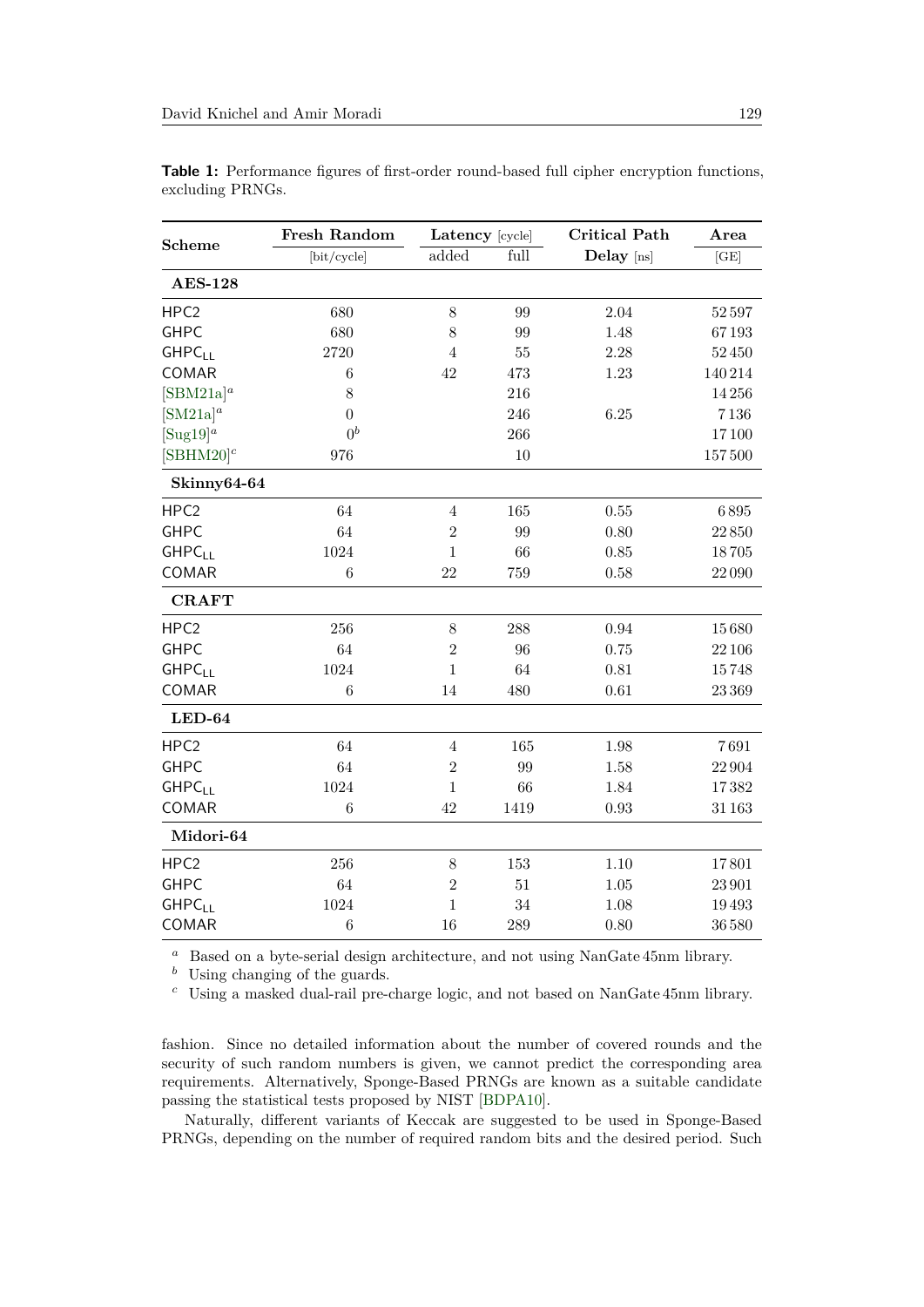<span id="page-16-1"></span>

| Variant                        |                                           | Bitrate*     | Delay | Area       |
|--------------------------------|-------------------------------------------|--------------|-------|------------|
|                                |                                           | [bit/cycle]  | [ns]  | [GE]       |
| $LFSR$ 31-bit                  |                                           | $\mathbf{1}$ | 0.17  | 286        |
| LFSR 64-bit                    |                                           | $\mathbf{1}$ | 0.18  | 565        |
| $Keccak-f[25]$                 | round-based                               | 15/12        | 0.61  | 360        |
| $Keccak-f[25]$                 | unrolled                                  | 15           | 7.10  | 4.370      |
| $\text{Keccak}-f[25]$          | unrolled pipeline                         | 15           | 0.62  | 4 3 2 0    |
| $Keccak-f[50]$                 | round-based                               | 30/14        | 0.74  | 1154       |
| $Keccak-f[50]$                 | unrolled                                  | 30           | 9.97  | 9136       |
| $Keccak-f[50]$                 | unrolled pipeline                         | 30           | 0.76  | 16156      |
| $\text{Keccak}-f[100]$         | round-based                               | 60/16        | 1.11  | 2137       |
| $Keccak-f[100]$                | unrolled                                  | 60           | 17.31 | 20692      |
| $Keccak-f[100]$                | unrolled pipeline                         | 60           | 1.12  | 34192      |
| $Keccak-f[200]$                | round-based                               | 136/18       | 1.14  | 4173       |
| $Keccak-f[200]$                | unrolled                                  | 136          | 19.84 | 43714      |
| $Keccak-f[200]$                | unrolled pipeline                         | 136          | 1.16  | 75114      |
| $Keccak-f[400]$                | round-based                               | 336/20       | 1.05  | 7989       |
| $Keccak-f[400]$                | unrolled                                  | 336          | 20.43 | 98846      |
| $Keccak-f[400]$                | unrolled pipeline                         | 336          | 1.06  | 159780     |
| $Keccak-f[800]$                | round-based                               | 736/22       | 1.11  | 16209      |
| $Keccak-f[800]$                | unrolled                                  | 736          | 23.79 | $205\,250$ |
| $Keccak-f[800]$                | unrolled pipeline                         | 736          | 1.13  | 356598     |
| Keccak- $f$ [1600] round-based |                                           | 1536/24      | 1.04  | 31361      |
| Keccak- $f[1600]$ unrolled     |                                           | 1536         | 24.27 | 466682     |
|                                | $\text{Keccak}-f[1600]$ unrolled pipeline | 1536         | 1.06  | 752664     |

**Table 2:** Performance figures of different PRNGs.

<sup>\*</sup> For all Keccak variants we considered  $c = \min(0.4 \times \text{state size}, 64)$ , providing a resistance of at most  $2^c$ against state recovery.

designs allow skimming some bits as random values through a squeezing process, i.e., after applying the Keccak permutation function. However, the permutation function is made by a couple of Keccak round functions depending on the size of the employed variant, i.e., the state size. For example,  $\text{Keccak}[r = 96, c = 104]$  with a 200-bit state and a bitrate of 96 bits, which provides a resistance of about  $2^{104}$  against state-recovery attacks<sup>[3](#page-16-0)</sup>, uses Keccak−*f*[200] as the permutation function involving 18 rounds of the Keccak round function. This means that a typical round-based implementation of such a PRNG would provide 96 random bits every 18 clock cycles, which are obviously not suitable to be used as fresh masks that should be updated every clock cycle. One solution is to realize the unrolled version of such a design, i.e., one clock cycle to fully apply Keccak−*f*[200] on the state. This highly increases the area requirements as well as the delay of the entire

<span id="page-16-0"></span><sup>3</sup>Note that LFSRs do not provide security against state recovery. Knowing *l* consecutive outputs of an LFSR with an *l*-bit state would lead to full recovery of the shift register. Nevertheless, it is still unknown whether security against state recovery in the context of SCA security under probing security model is required.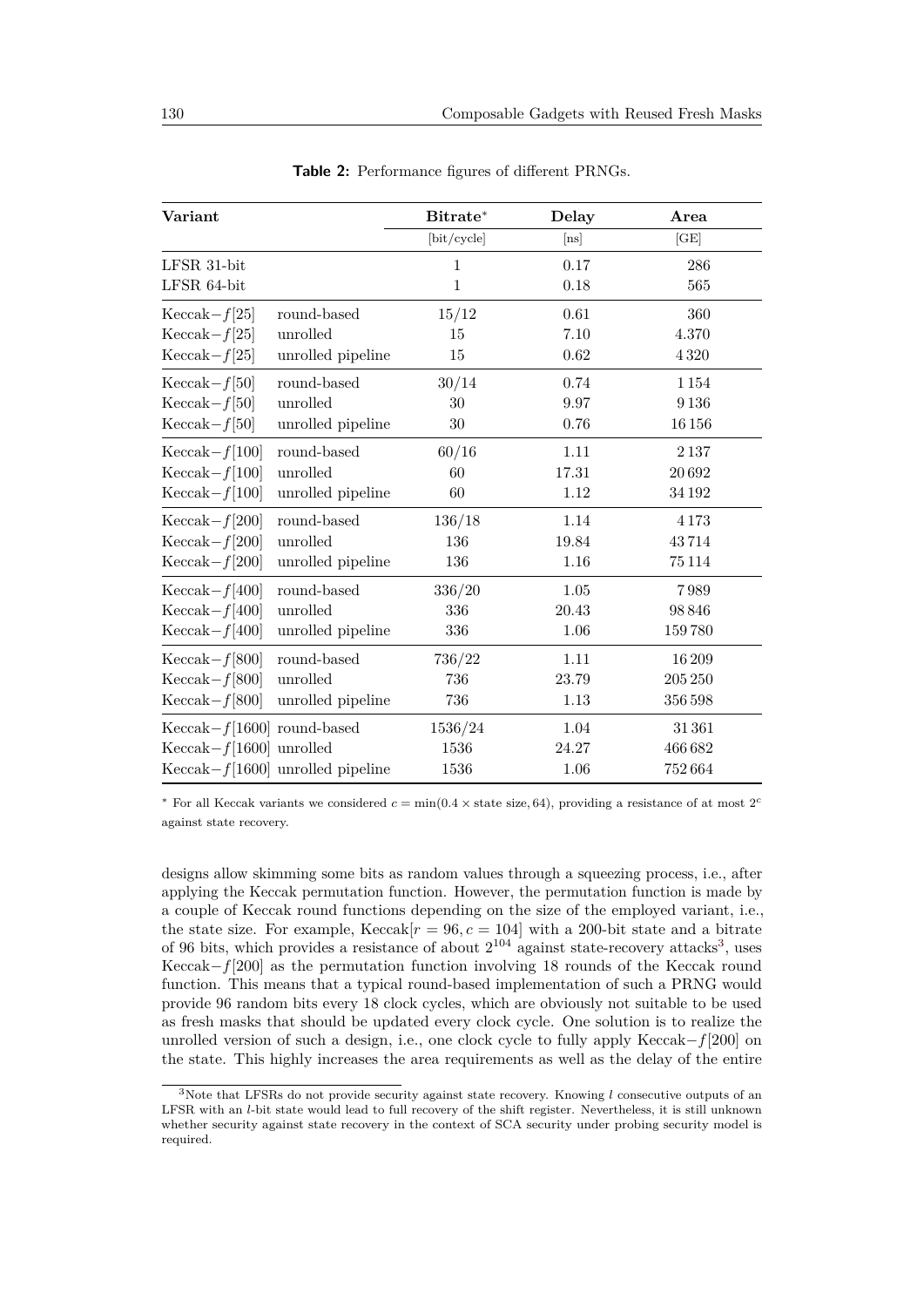| <b>Scheme</b>            |             | Area $[GE]$ |                               |
|--------------------------|-------------|-------------|-------------------------------|
|                          | LFSR 31-bit | LFSR 64-bit | Keccak,<br>Variant            |
| <b>AES-128</b>           |             |             |                               |
| HPC <sub>2</sub>         | 247281      | 437205      | 409 195,<br>[800]             |
| <b>GHPC</b>              | 261673      | 451393      | 423 791,<br>[800]             |
| <b>GHPC<sub>LL</sub></b> | 830370      | 1589250     | $1557778, [1600]\times 2$     |
| COMAR                    | 141932      | 143608      | $\left[25\right]$<br>144 534, |
| Skinny64-64              |             |             |                               |
| HPC <sub>2</sub>         | 25218       | 43093       | [200]<br>82 009,              |
| <b>GHPC</b>              | 41154       | 59010       | 97964,<br>[200]               |
| <b>GHPCLL</b>            | 311569      | 597265      | 771 369, [1600]               |
| COMAR                    | 23808       | 25483       | 26 410,<br>$\left[25\right]$  |
| <b>CRAFT</b>             |             |             |                               |
| HPC <sub>2</sub>         | 88973       | 160473      | 175 460,<br>$[400]$           |
| <b>GHPC</b>              | 40410       | 58266       | $[200]$<br>97 220,            |
| <b>GHPCLL</b>            | 308612      | 594308      | 768 412, [1600]               |
| COMAR                    | 25087       | 26762       | 27689,<br>$\left[25\right]$   |
| $LED-64$                 |             |             |                               |
| HPC <sub>2</sub>         | 26014       | 43889       | [200]<br>82 805,              |
| <b>GHPC</b>              | 41 208      | 59064       | 98 018,<br>$[200]$            |
| <b>GHPC<sub>LL</sub></b> | 310246      | 595942      | 770 046, [1600]               |
| COMAR                    | 32881       | 34557       | 35 483,<br>[25]               |
| Midori-64                |             |             |                               |
| HPC <sub>2</sub>         | 91094       | 162595      | 177 581, [400]                |
| <b>GHPC</b>              | 42 205      | 60061       | 99 015,<br>[200]              |
| <b>GHPCLL</b>            | 312357      | 598053      | 772 157, [1600]               |
| COMAR                    | 38298       | 39974       | 49 900,<br>[25]               |

<span id="page-17-0"></span>**Table 3:** Area footprint of first-order round-based full cipher encryption functions, including PRNGs.

design. To mitigate the delay, pipeline registers can be added at each unrolled round function, realizing an unrolled pipeline design. To give an overview of the performance of such PRNGs, we constructed and synthesized different variants with different design architectures whose results are shown in [Table 2.](#page-16-1) We would like to refer to [\[SBHM20\]](#page-26-11), where a PRNG based on Keccak−*f* is used. The authors did not fully explain which Keccak variant has been integrated, but based on the given statements, their PRNG had an internal state of 650-1050 bits, they were able to fetch up to 976 bits every clock cycle, and the PRNG (requiring 14.8 GE) did not impact critical path in their design. It is not fully clear, but we guess that at every clock cycle only one Keccak round function has been applied, not a full Keccak−*f*.

Finally, we considered the area required for the generation of mask bits by each fullcipher HPC2, GHPC, GHPC<sub>LL</sub>, and COMAR design, and listed their area footprint for different choices of PRNGs in [Table 3.](#page-17-0) This clearly shows that COMAR circuits outperform other gadget-based designs with respect to the area overhead with only one exception, i.e.,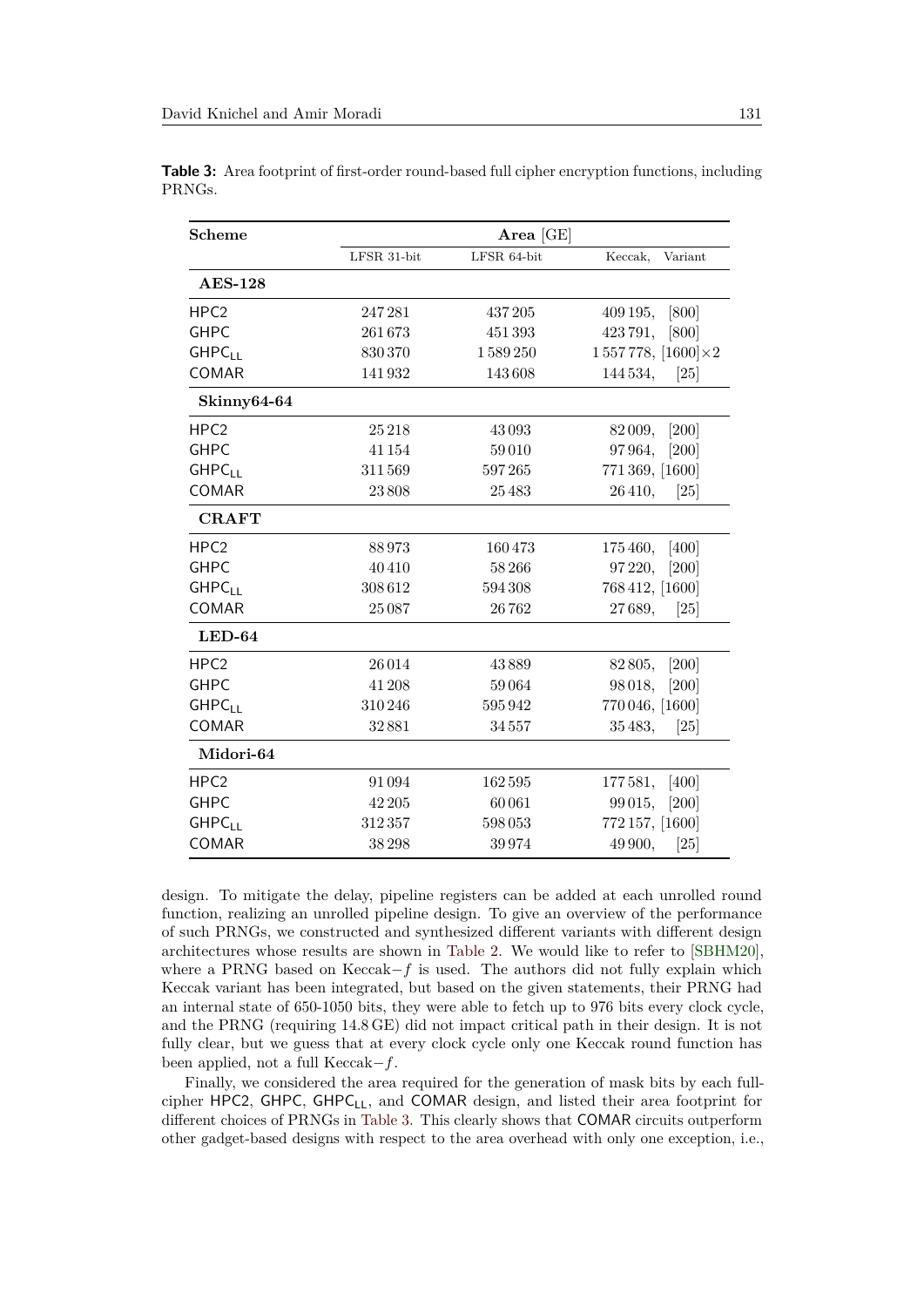when using 31-bit LFSRs, LED-64 HPC2 design has the smallest area footprint. As stated, this is due to the extensive number of XORs in the diffusion layer of LED-64, for which several  $XOR_{COMAR}$  gadgets should be instantiated.

## <span id="page-18-0"></span>**5 Comparison with the State of the Art**

## <span id="page-18-1"></span>**5.1 Algorithmic-Level Masking**

There exists a variety of works – examples being  $[SM21a, SBM21a, Sug19]$  $[SM21a, SBM21a, Sug19]$  $[SM21a, SBM21a, Sug19]$  $[SM21a, SBM21a, Sug19]$  $[SM21a, SBM21a, Sug19]$  – aiming to achieve high optimization when masking a certain design architecture of a particular cipher like AES. We in the following refer to these approaches as *algorithmic-level* masking. The general advantage of these approaches is that they usually result in implementations with globally optimized overhead requirements. However, as an disadvantages, they are bound to a certain architecture of a cipher and transferring the approach to other designs is not trivially possible or not possible at all. Another major drawback of these schemes is that they are often based on ad-hoc engineering and that there exist no formal security and composability proofs of the final design in a whole. This is due to the fact that existing verification tools like SILVER [\[KSM20\]](#page-25-8) cannot cope with large hardware circuits. These works usually present experimental evaluations indicating the security of the design. However, their (possible) non-conformity with the formal notions in the probing security model may result in insecure implementations when experienced on different hardware platform or with more accurate measurement setup.

In [\[SM21a\]](#page-26-9), the authors present a technique to mask a 2-input AND gate where no fresh randomness is needed. They further applied the same technique on S-boxes for different ciphers. However, we would like to highlight that the presented AND realization is not directly composable, and hence special care has to be taken when constructing larger circuits. This manual process might be error-prone and is not well-suited for automated masking of arbitrary implementations. In short such the masked AND gate of [\[SM21a\]](#page-26-9) is first-order probing secure, but it cannot be used as a gadget in composed circuits. Below we give a counterexample.

Let us assume the target circuit should compute  $D \leftarrow \overline{B} \mid (A \& B)$ , with  $|$  and  $\&$ denoting the OR and AND operations respectively. This can be realized through computing  $C \leftarrow AND(A, B)$  and  $D \leftarrow \overline{AND(B, \overline{C})}$  by utilizing the AND gadgets of [\[SM21a\]](#page-26-9). Note that inversion of a masked value can be realized by inverting one of its shares, i.e.,  $\overline{C} = (C^0, \overline{C^1})$ or  $\overline{C} = (\overline{C^0}, C^1)$ . Following the authors' definition in [\[SM21a\]](#page-26-9), we get

$$
C^0 \leftarrow \left[ [\overline{A^0} B^0 \oplus B^0] \oplus [\overline{A^0} B^1] \right], \qquad \qquad C^1 \leftarrow \left[ [A^1 B^0] \oplus [A^1 B^1 \oplus B^1] \right],
$$
  
\n
$$
D^0 \leftarrow \left[ [\overline{B^0} C^0 \oplus C^0] \oplus [\overline{B^0} \overline{C^1}] \right], \qquad \qquad D^1 \leftarrow \left[ [B^1 C^0] \oplus [B^1 \overline{C^1} \oplus \overline{C^1}] \right],
$$

where square brackets denote values stored into registers. Placing a single probe at the first part of  $D^0$ , i.e., the output of the register storing  $\overline{B^0}C^0 \oplus C^0$ , leads to

$$
\overline{B^0}C^0 \oplus C^0 = B^0C^0 = B^0((\overline{A^0}B^0 \oplus B^0) \oplus (\overline{A^0}B^1)) = \overline{A^0}B^0 \oplus B^0 \oplus \overline{A^0}B^0B^1
$$
  
=  $A^0B^0 \oplus \overline{A^0}B^0B^1 = P$ .

This leaks information about *B*, since if  $B = 1$ , i.e,  $(B^0, B^1) = (0, 1)$  or  $(B^0, B^1) = (1, 0)$ , there is only one fullfilling assignment to  $A^0B^0 \oplus \overline{A^0}B^0B^1 = 1$ , namely  $(A^0, B^0, B^1) =$  $(1,1,0)$ , hence  $Pr[P=1|B=1]=1/4$  instead of 1/2. We verified this by SILVER [\[KSM20\]](#page-25-8). Note that this is an arithmetic issue not originating from glitches; hence, placing extra registers in the circuit would not have any effect on this vulnerability.

Furthermore, no formal security proof has been given in [\[SM21a\]](#page-26-9) for the robust probing security of the full cipher implementations. Although several experimental leakage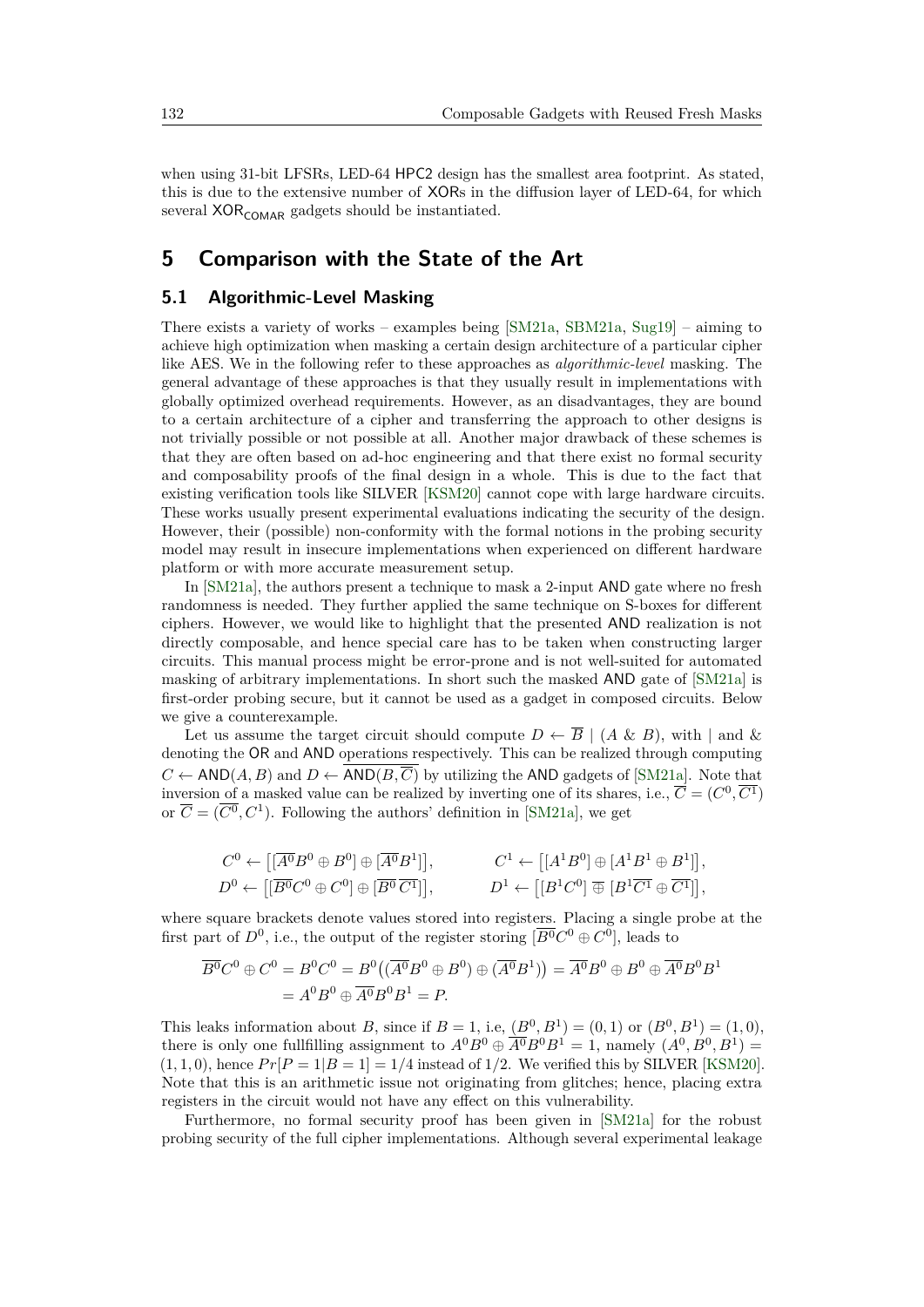assessments were performed, we would like to highlight that those experimental assessments only allow to make security statements under a specific setup, whereas the probing security model abstracts from a certain setup in order to attest a design's general SCA resilience.

In another work [\[SBM21a\]](#page-26-8), the authors efficiently applied two-share Boolean masking on the cubic bijections of the decomposed AES S-box. Their design requires 16 fresh mask bits per S-box, which can be reduced to 8 bits via pipelining. Their aim was to fit such masked cubic functions into BRAM of FPGAs, although they gave ASIC performance results of a byte-serial design in the eprint version of the paper [\[SBM21b\]](#page-26-12). Similar to [\[SM21a\]](#page-26-9), the security of the S-Box has been examined by SILVER, but no statement about the security of the encryption function in a whole can be provided. This becomes more relevant in serialized architectures, where various parts of the circuit are active in different clock cycles and several multiplexers decide which modules' output should be stored in which registers. Hence, there are more locations, where the designer may unintentionally violate the probing security requirements.

Other algorithmic-level approaches, like the one presented in [\[Dae17\]](#page-24-10), can also lead to good results. The technique, so-called changing of the guards, helps to provide uniformity in  $td+1$  Threshold Implementations when the masked S-Box does not have a uniform output sharing. The underlying concept is conceptually very different to gate-level masking and composable security. Hence, it cannot be directly compared to our approach as it does not offer integration into automated masking tools, but need careful engineering when used in entire cipher designs. For example, we refer to [\[Sug19\]](#page-26-10), where the same technique has been carefully applied on each module of a tower-field representation of the AES S-Box to overcome their non-uniform output sharing. Similar to many other works, the robust probing security of such a design has not been yet proven, e.g., by means of any tools.

Another promising work is the low-latency masked AES presented in [\[SBHM20\]](#page-26-11), where the underlying concept is based a masked dual-rail pre-charge logic, called LMDPL. This allowed the authors to make large combinational circuits by LMDPL gates without instantiating register between the gates, hence leading to low-latency masked circuits. The scheme can be seen as a gate-level approach, but the application of LMDPL gates in a circuit requires specific pre-computed values which should be generated by a dedicated module called "mask table generator" designed based on the algorithm of the targeted circuit. The authors have constructed a round-based implementation, and examined its resistance by experimental evaluations showing first-order leakage after 400 million traces. As elaborated in [Section 4.1,](#page-14-1) a form of Keccak −*f* has been used as the PRNG to generate fresh masks required for the mask table generator module. As the authors themselves stated, the technique might not exhibit the same level of resistance if it is used in algorithms and designs with smaller and/or fewer S-boxes.

### **5.2 Gate-Level Masking**

*Gate-level* masking approaches, like in this work, on the other hand, deal with constructing masked variants of composable subcircuits which guarantee the security of the final implementation as a whole and under the (robust) probing security model, regardless of the underlying cipher or the design architecture. These approaches are well suited for automated masking of any unprotected implementation [\[KMMS22\]](#page-25-12), while usually coming at the cost of higher overheads (area and/or latency). However, their benefits compared to algorithmically-masked, manually-crafted and optimized designs are (i) the ability to prove the security of the resulting circuit, and (ii) the possibility for any engineer to use existing tools in order to construct secure masked circuits without requiring extensive expertise, as the tools and composable gadgets automatically mask any given netlist, preventing engineering flaws which may possibly compromise an implementation's practical security.

Next to NI/SNI  $[BBD+15, BBD+16]$  $[BBD+15, BBD+16]$  $[BBD+15, BBD+16]$  $[BBD+15, BBD+16]$ , PINI  $[CS20]$  was introduced as a formal notion to guarantee gadget composabality. As linear operation can be trivially realized in the PINI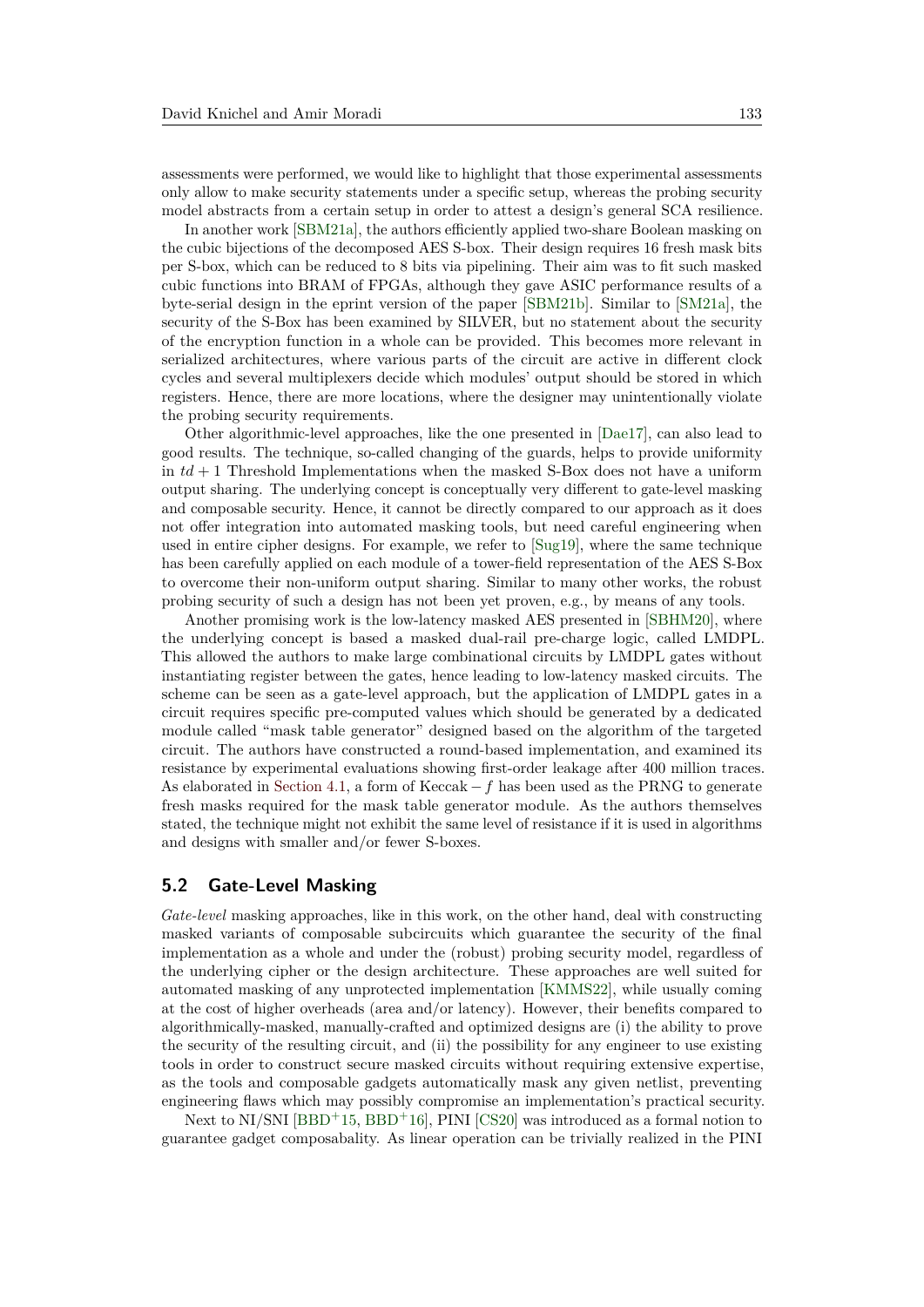framework and the PINI-secure HPC2 AND gadget [\[CGLS21\]](#page-24-1) introduces less overhead than existing SNI-gadgets, utilizing HPC2 gadgets is currently the most efficient way for gadget-level masking in hardware when only considering basic 2-input logic gates. A PINI-based approach for transforming any vectorial function into a first-order secure and trivial composable gadget is proposed in [\[KSM22\]](#page-25-9). However this approach comes with a high area demand if the considered function is large.

The main disadvantage of all NI/SNI/PINI-gadgets is that each gadget of a composed circuit requires individual and fresh randomness, naturally increasing overhead size with circuit complexity. COMAR decouples this relation by enabling the reuse of the same 6 random mask bits for every gadget in the circuit. This way, every implementation can be automatically transformed into a masked variant using only 6 individual masks in total, drastically reducing the overall randomness requirement of the resulting top-module circuit compared to other gate-level masking schemes. Of course, as for COMAR, linear operations introduce additional register stages, applying COMAR gadgets will result in a higher number of clock cycles needed for the masked implementation.

We further like to highlight that we present AND and XOR COMAR gadgets for an arbitrary number of inputs, whereas HPC2 is restricted to the realization of only 2-input non-linear gates. Hence, COMAR can be beneficial if the given unprotected implementation is optimized for 3-bit, 4-bit, or even larger gates. Although the majority of the currently available S-box implementations of different ciphers are optimized for 2-input non-linear gates, there is emerging research in this direction  $[BDK+21]$  $[BDK+21]$ .

With COMAR, we do not aim for an overall better solution, but for offering designers an alternative when area overhead (which directly translates into production cost) is to be reduced while additional latency is acceptable.

## <span id="page-20-0"></span>**6 Analyses**

As the first analysis step, we examined COMAR gadgets and S-boxes of the case studies given in [Section 4](#page-13-0) by SILVER, an open-source tool verifying masked hardware circuits under different security notions, including the glitch-extended probing model. Since our work is limited to the first security order, the evaluation runtime of SILVER is rather small for our cases. Therefore, we could even examine large circuits, e.g., 4 AES S-boxes followed by a MixColumns composed of COMAR gadgets. Supporting the theory and proofs given in [Section 3,](#page-6-0) SILVER verified first-order security of all our constructions. Since evaluation of larger circuits, particularly those with a sequential loop (as in our case studies), is not feasible with SILVER, we have conducted FPGA-based experiments given as follows. Note, that these experiments, in contrast to other algorithmic-level masking approaches (see [Section 5.1\)](#page-18-1), are given for the purpose of presenting a complete work while security in the probing model is already guaranteed due to the gadget composability proven in [Section 3.3.3.](#page-11-2)

**Setup.** For this experimental analysis, we consider our COMAR AES-128 round-based encryption function, given in [Section 4,](#page-13-0) where both plaintext and key are masked. For the generation of the fresh masks we instantiated 6 individual 31-bit LFSRs as given in [Section 4.1.](#page-14-1) We implemented the design on the target FPGA of a SAKURA-G SCAevaluation board [\[SAK\]](#page-26-13), i.e., a Xilinx Spartan-6 FPGA. We have further collected the corresponding power consumption traces by measuring the voltage drop of a shunt resistor placed in the VDD path of the target FPGA, amplified by 10 dB and then sampled by a digital oscilloscope at a sampling rate of 500 MS/s while the targeted AES design was being operated by a stable clock source at a frequency of 6 MHz. As given in [Table 1,](#page-15-0) the full encryption of the AES design takes 473 clock cycles, resulting in relatively long traces to cover the entire encryption process (see [Figure 6a\)](#page-21-0).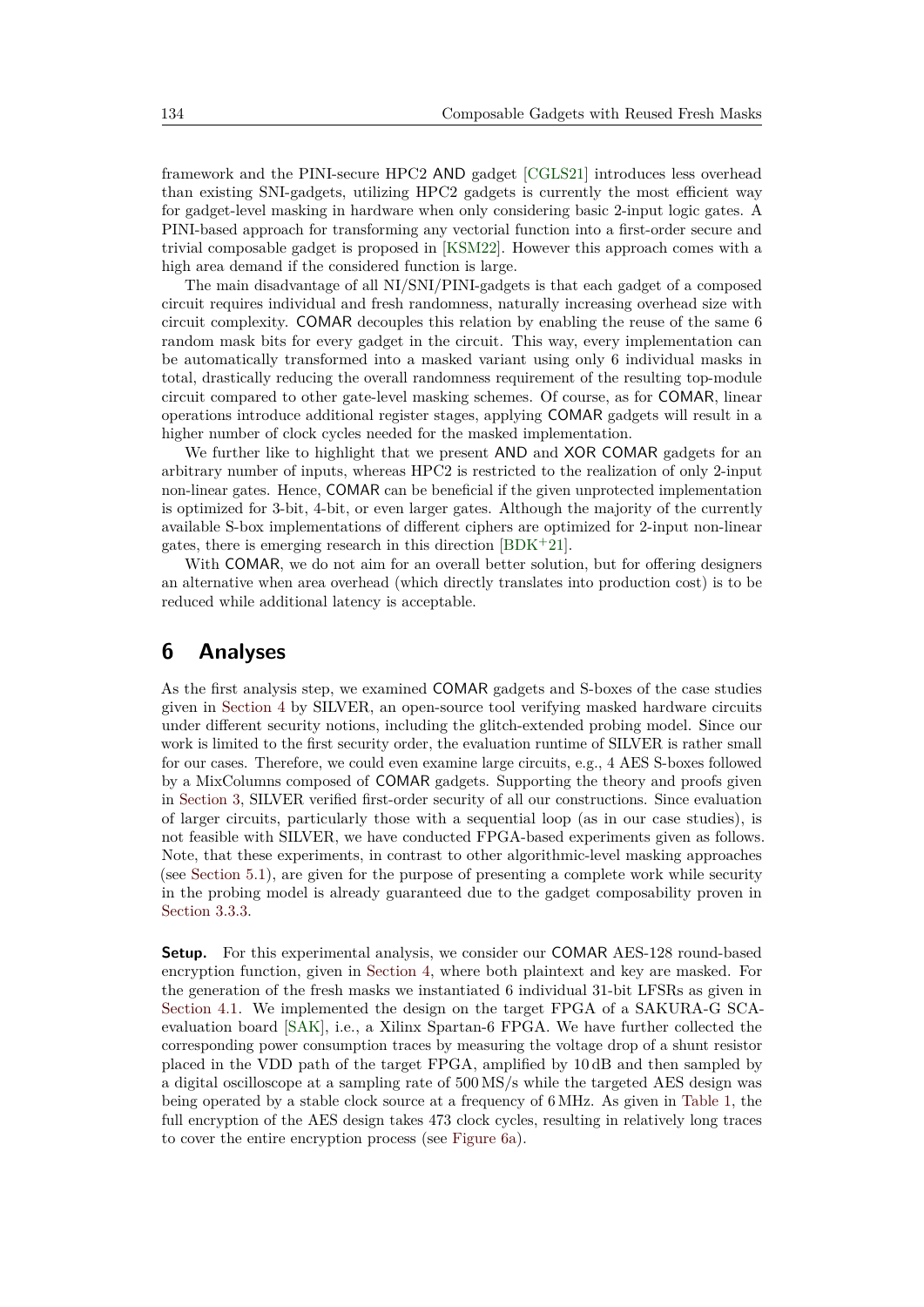<span id="page-21-1"></span><span id="page-21-0"></span>

**Figure 6:** FPGA-based analysis of first-order round-based AES-128 encryption design, composed of COMAR gadgets, using 100 million traces.

As the evaluation technique, we applied the common and well-known fixed versus random t-test  $[CDMG+13]$  $[CDMG+13]$ , for which the power consumption traces are measured while the circuit is supplied with either a fixed (but masked) plaintext or a random one while the key (also masked) is kept constant for all measurements. In order to avoid false positive/negative evaluations, we followed the procedure given in [\[SM15\]](#page-26-14) and collected 100 million traces. The analysis results are depicted in [Figure 6,](#page-21-1) confirming our expectations, i.e., first-order security of the design but not second-order. Following [\[SM15\]](#page-26-14), the second-order t-test was performed by evaluating the distribution over each sample point individually, i.e., univariate, and selecting the second central moment (variance) as the distinguisher between the fixed and random distributions. As we already identified significant leakage for the univariate second-order case, we did not extend our evaluation to multivariate analysis, i.e., the distribution over combination of different sample points.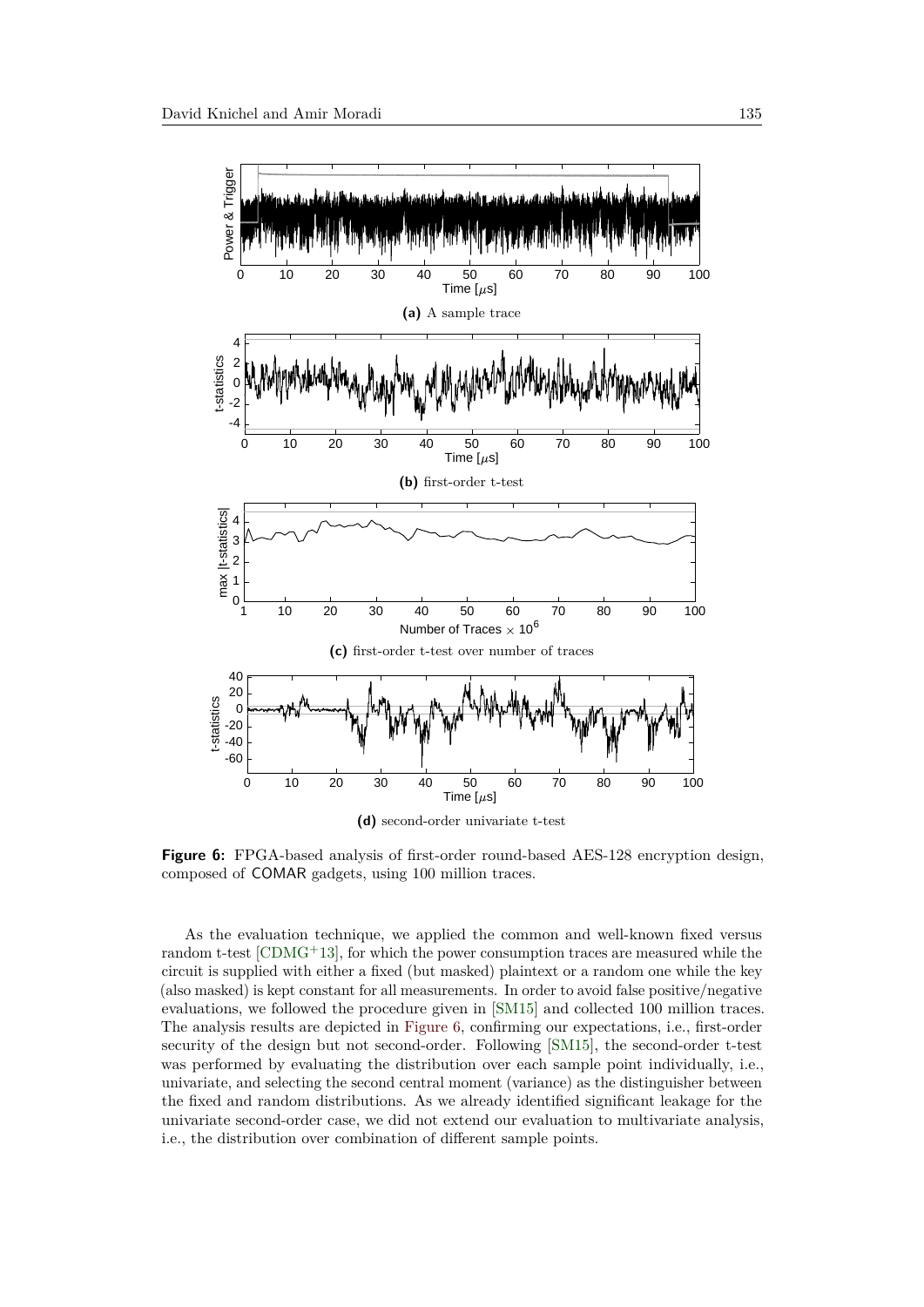We should highlight that the underlying cryptographic algorithm of the case study would not have an affect on the result of this evaluation. This is because – as given in [Section 4](#page-13-0) – AGEMA considers the given design as a Mealy machine, and replaces the gates with the given gadgets. At the end, the equivalent circuit with COMAR gadgets is constructed. In other words, examining other case studies presented in [Section 4](#page-13-0) would have led to the same analysis report. We additionally have examined our COMAR Skinny64-64 design, whose results are omitted for the sake be brevity. The HDL of our designs including the specification of the COMAR gadgets and the case studies of [Section 4](#page-13-0) can be found in the GitHub: <https://github.com/Chair-for-Security-Engineering/COMAR>.

## <span id="page-22-0"></span>**7 Conclusions**

In this work, we presented a new set of gadgets – COMAR– offering security and free composability in the glitch-extended robust  $d$ -probing model for  $d = 1$  and requiring only 6 fresh random bits in total to mask any circuit in its entirety, whereas comparable related works always introduce a linear dependency between the number of (non-linear) gates, i.e., circuit size, and the randomness requirements. With a constant number of 6 fresh random bits when utilizing 2-input COMAR gadgets, we enable the designer to highly optimize for randomness, while the achieved, free composability keeps the design-error susceptibility minimized. Moreover, we extended our gadget definitions to realize masked variants of multiple-input gates, giving the designer the opportunity to adjust a masked circuit's latency and randomness requirements to a specific use case. We further gave formal arguments with respect to the composability and security of our constructions in the first-order (robust) probing security model and practically confirmed our findings by means of an exemplary leakage assessment. Eventually, we discussed our results on the basis of several case studies. Although our approach exceeds latency requirements when compared to related approaches, we show that our methodology outperforms them with respect to the area footprint when a fair comparison is made, i.e., when further considering the area overhead introduced by the randomness source.

To conclude, we think that COMAR offers a valuable increase in the designer's flexibility with respect to different design metrics and use cases, while it remains an interesting question whether a randomness optimization technique can also be found for higher-order composable gadgets. Unfortunately, the same concept cannot be easily transferred to higher orders. When more than one probe is allowed, and two gadgets which reuse the same fresh masks have simple output sharing (defined in [Definition 4\)](#page-8-2), two probes are also enough to reveal the XOR difference between unmasked output of the corresponding gadgets. However, there might be other possible techniques to partially reuse some fresh masks in certain circuits, which certainly deserve more attention and more research effort.

### **Acknowledgments**

The work described in this paper has been supported in part by the German Research Foundation (DFG) under Germany's Excellence Strategy - EXC 2092 CASA - 390781972, and through the project 393207943 "Security for Internet of Things with Low Energy and Low Power Consumption (GreenSec)".

## **References**

<span id="page-22-1"></span>[AIS18] Prabhanjan Ananth, Yuval Ishai, and Amit Sahai. Private Circuits: A Modular Approach. In *CRYPTO 2018*, volume 10993 of *Lecture Notes in Computer Science*, pages 427–455. Springer, 2018.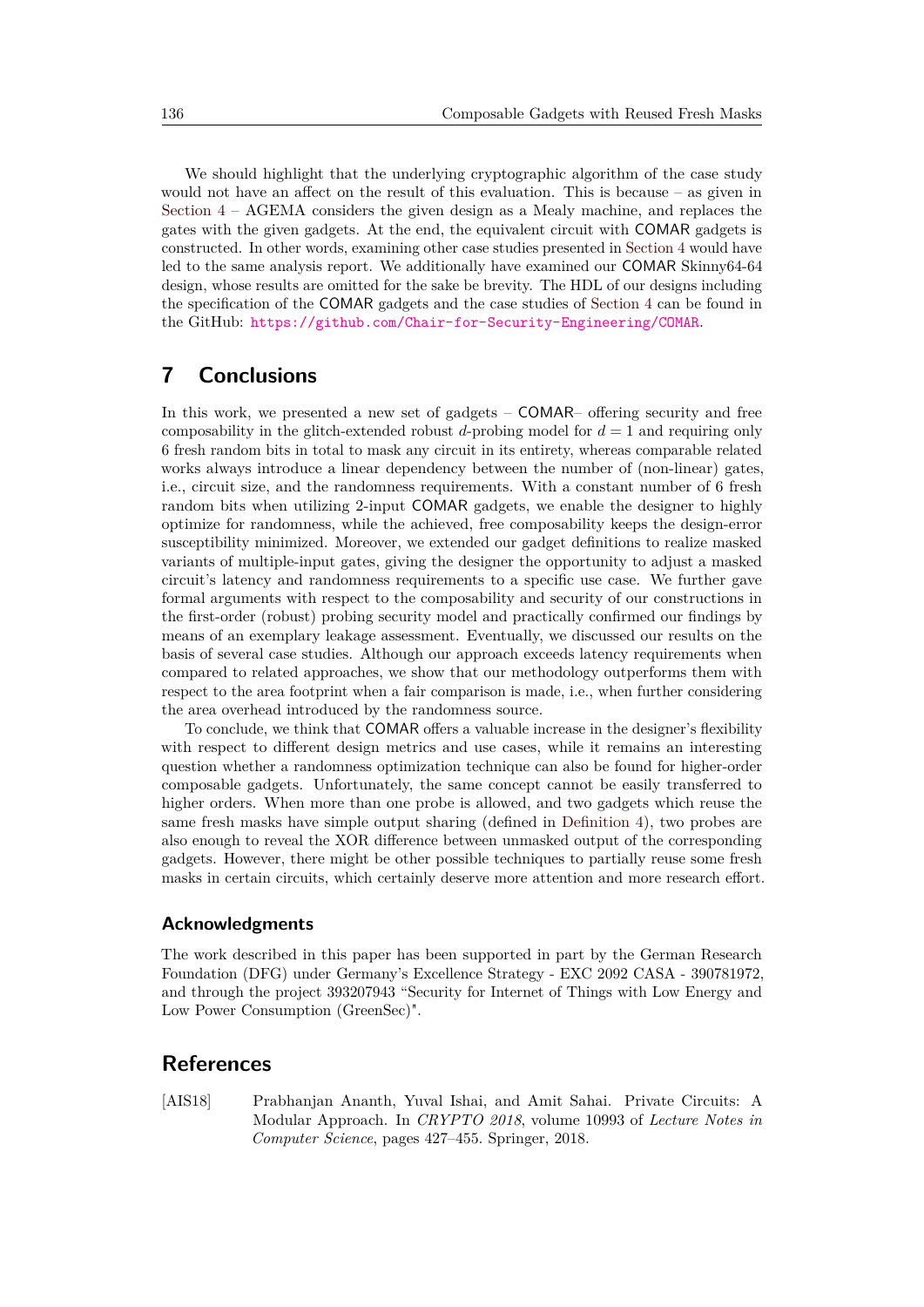- <span id="page-23-2"></span>[BBC<sup>+</sup>19] Gilles Barthe, Sonia Belaïd, Gaëtan Cassiers, Pierre-Alain Fouque, Benjamin Grégoire, and François-Xavier Standaert. maskVerif: Automated Verification of Higher-Order Masking in Presence of Physical Defaults. In *ESORICS 2019*, volume 11735 of *Lecture Notes in Computer Science*, pages 300–318. Springer, 2019.
- <span id="page-23-5"></span>[BBD<sup>+</sup>15] Gilles Barthe, Sonia Belaïd, François Dupressoir, Pierre-Alain Fouque, Benjamin Grégoire, and Pierre-Yves Strub. Verified Proofs of Higher-Order Masking. In *EUROCRYPT 2015*, volume 9056 of *Lecture Notes in Computer Science*, pages 457–485. Springer, 2015.
- <span id="page-23-4"></span>[BBD<sup>+</sup>16] Gilles Barthe, Sonia Belaïd, François Dupressoir, Pierre-Alain Fouque, Benjamin Grégoire, Pierre-Yves Strub, and Rébecca Zucchini. Strong Non-Interference and Type-Directed Higher-Order Masking. In *CCS 2016*, pages 116–129. ACM, 2016.
- <span id="page-23-7"></span>[BBI<sup>+</sup>15] Subhadeep Banik, Andrey Bogdanov, Takanori Isobe, Kyoji Shibutani, Harunaga Hiwatari, Toru Akishita, and Francesco Regazzoni. Midori: A Block Cipher for Low Energy. In *ASIACRYPT 2015*, volume 9453 of *Lecture Notes in Computer Science*, pages 411–436. Springer, 2015.
- <span id="page-23-6"></span>[BBP<sup>+</sup>16] Sonia Belaïd, Fabrice Benhamouda, Alain Passelègue, Emmanuel Prouff, Adrian Thillard, and Damien Vergnaud. Randomness Complexity of Private Circuits for Multiplication. In *EUROCRYPT 201*, volume 9666 of *Lecture Notes in Computer Science*, pages 616–648. Springer, 2016.
- <span id="page-23-8"></span>[BCG<sup>+</sup>12] Julia Borghoff, Anne Canteaut, Tim Güneysu, Elif Bilge Kavun, Miroslav Knezevic, Lars R. Knudsen, Gregor Leander, Ventzislav Nikov, Christof Paar, Christian Rechberger, Peter Rombouts, Søren S. Thomsen, and Tolga Yalcin. PRINCE - A Low-Latency Block Cipher for Pervasive Computing Applications - Extended Abstract. In *ASIACRYPT 2012*, volume 7658 of *Lecture Notes in Computer Science*, pages 208–225. Springer, 2012.
- <span id="page-23-0"></span>[BDF<sup>+</sup>17] Gilles Barthe, François Dupressoir, Sebastian Faust, Benjamin Grégoire, François-Xavier Standaert, and Pierre-Yves Strub. Parallel Implementations of Masking Schemes and the Bounded Moment Leakage Model. In *EURO-CRYPT 2017*, volume 10210 of *Lecture Notes in Computer Science*, pages 535–566, 2017.
- <span id="page-23-10"></span>[BDK<sup>+</sup>21] Anubhab Baksi, Vishnu Asutosh Dasu, Banashri Karmakar, Anupam Chattopadhyay, and Takanori Isobe. Three Input Exclusive-OR Gate Support for Boyar-Peralta's Algorithm. In *INDOCRYPT 2021*, volume 13143 of *Lecture Notes in Computer Science*, pages 141–158. Springer, 2021.
- <span id="page-23-3"></span>[BDM<sup>+</sup>20] Sonia Belaïd, Pierre-Évariste Dagand, Darius Mercadier, Matthieu Rivain, and Raphaël Wintersdorff. Tornado: Automatic Generation of Probing-Secure Masked Bitsliced Implementations. In *EUROCRYPT 2020*, volume 12107 of *Lecture Notes in Computer Science*, pages 311–341. Springer, 2020.
- <span id="page-23-9"></span>[BDPA10] Guido Bertoni, Joan Daemen, Michaël Peeters, and Gilles Van Assche. Sponge-Based Pseudo-Random Number Generators. In *CHES 2010*, volume 6225 of *Lecture Notes in Computer Science*, pages 33–47. Springer, 2010.
- <span id="page-23-1"></span>[BGI<sup>+</sup>18] Roderick Bloem, Hannes Groß, Rinat Iusupov, Bettina Könighofer, Stefan Mangard, and Johannes Winter. Formal Verification of Masked Hardware Implementations in the Presence of Glitches. In *EUROCRYPT 2018*, volume 10821 of *Lecture Notes in Computer Science*, pages 321–353. Springer, 2018.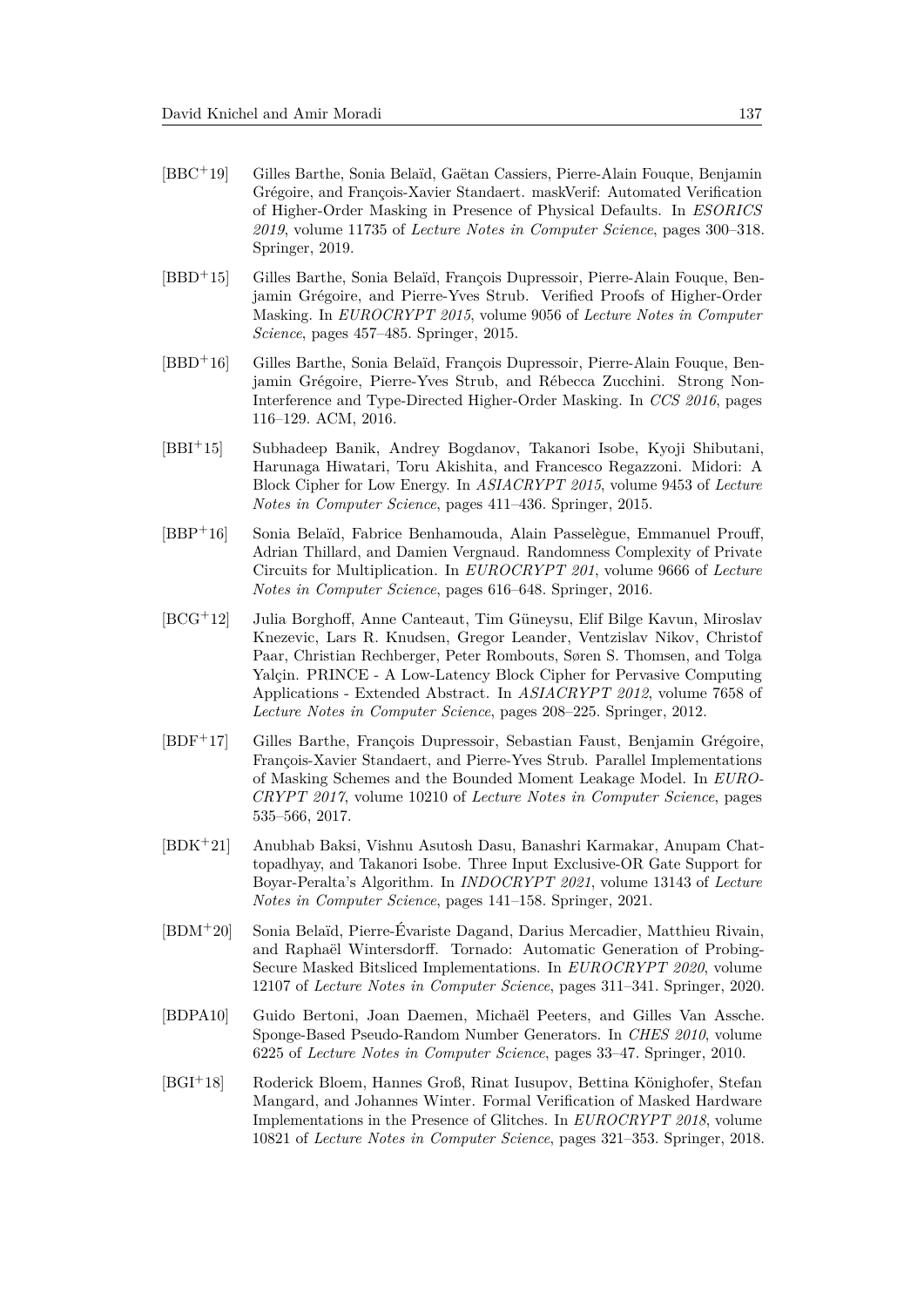- <span id="page-24-0"></span>[BGR18] Sonia Belaïd, Dahmun Goudarzi, and Matthieu Rivain. Tight Private Circuits: Achieving Probing Security with the Least Refreshing. In *ASIACRYPT 2018*, volume 11273 of *Lecture Notes in Computer Science*, pages 343–372. Springer, 2018.
- <span id="page-24-6"></span>[BJK<sup>+</sup>16] Christof Beierle, Jérémy Jean, Stefan Kölbl, Gregor Leander, Amir Moradi, Thomas Peyrin, Yu Sasaki, Pascal Sasdrich, and Siang Meng Sim. The SKINNY Family of Block Ciphers and Its Low-Latency Variant MANTIS. In *CRYPTO 2016*, volume 9815 of *Lecture Notes in Computer Science*, pages 123–153. Springer, 2016.
- <span id="page-24-7"></span>[BLMR19] Christof Beierle, Gregor Leander, Amir Moradi, and Shahram Rasoolzadeh. CRAFT: Lightweight Tweakable Block Cipher with Efficient Protection Against DFA Attacks. *IACR Trans. Symmetric Cryptol.*, 2019(1):5–45, 2019.
- <span id="page-24-9"></span>[BRS<sup>+</sup>] Lawrence Bassham, Andrew Rukhin, Juan Soto, James Nechvatal, Miles Smid, Stefan Leigh, M Levenson, M Vangel, Nathanael Heckert, and D Banks. A Statistical Test Suite for Random and Pseudorandom Number Generators for Cryptographic Applications. Special Publication (NIST SP), National Institute of Standards and Technology, Gaithersburg, MD.
- <span id="page-24-11"></span>[CDMG<sup>+</sup>13] Jeremy Cooper, Elke De Mulder, Gilbert Goodwill, Joshua Jaffe, Gary Kenworthy, Pankaj Rohatgi, et al. Test vector leakage assessment (TVLA) methodology in practice. In *International Cryptographic Module Conference*, volume 20, 2013.
- <span id="page-24-1"></span>[CGLS21] Gaëtan Cassiers, Benjamin Grégoire, Itamar Levi, and François-Xavier Standaert. Hardware Private Circuits: From Trivial Composition to Full Verification. *IEEE Trans. Computers*, 70(10):1677–1690, 2021.
- <span id="page-24-8"></span>[CRB<sup>+</sup>16] Thomas De Cnudde, Oscar Reparaz, Begül Bilgin, Svetla Nikova, Ventzislav Nikov, and Vincent Rijmen. Masking AES with d+1 Shares in Hardware. In *CHES 2016*, volume 9813 of *Lecture Notes in Computer Science*, pages 194–212. Springer, 2016.
- <span id="page-24-3"></span>[CS20] Gaëtan Cassiers and François-Xavier Standaert. Trivially and Efficiently Composing Masked Gadgets With Probe Isolating Non-Interference. *IEEE Trans. Information Forensics and Security*, 15:2542–2555, 2020.
- <span id="page-24-4"></span>[CS21] Gaëtan Cassiers and François-Xavier Standaert. Provably Secure Hardware Masking in the Transition- and Glitch-Robust Probing Model: Better Safe than Sorry. *IACR Trans. Cryptogr. Hardw. Embed. Syst.*, 2021(2):136–158, 2021.
- <span id="page-24-10"></span>[Dae17] Joan Daemen. Changing of the Guards: A Simple and Efficient Method for Achieving Uniformity in Threshold Sharing. In *CHES 2017*, volume 10529 of *Lecture Notes in Computer Science*, pages 137–153. Springer, 2017.
- <span id="page-24-2"></span>[DDF14] Alexandre Duc, Stefan Dziembowski, and Sebastian Faust. Unifying Leakage Models: From Probing Attacks to Noisy Leakage. In *EUROCRYPT 2014*, volume 8441 of *Lecture Notes in Computer Science*, pages 423–440. Springer, 2014.
- <span id="page-24-5"></span>[DR20] Joan Daemen and Vincent Rijmen. *The Design of Rijndael - The Advanced Encryption Standard (AES), Second Edition*. Information Security and Cryptography. Springer, 2020.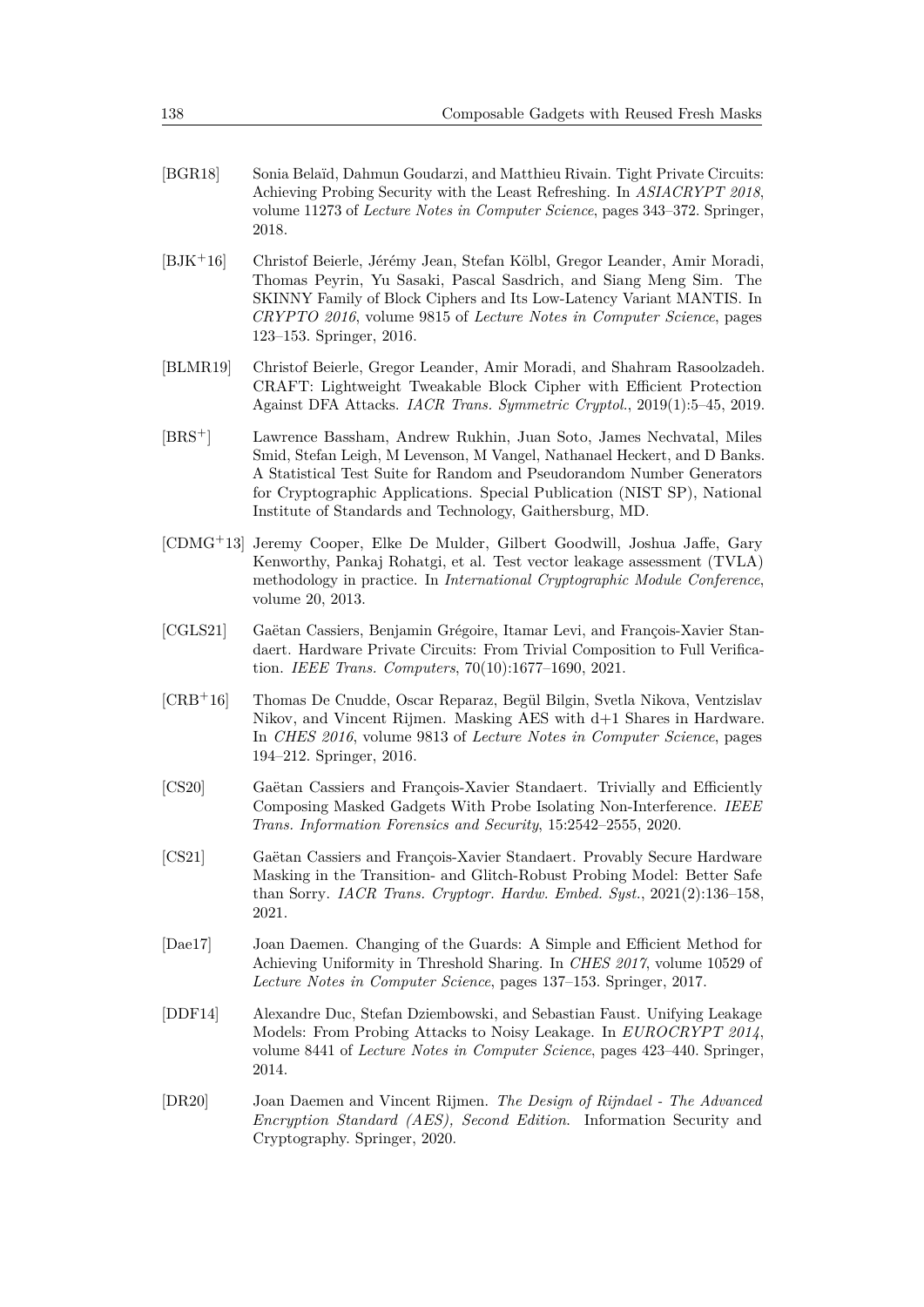- <span id="page-25-7"></span>[FGP<sup>+</sup>18] Sebastian Faust, Vincent Grosso, Santos Merino Del Pozo, Clara Paglialonga, and François-Xavier Standaert. Composable Masking Schemes in the Presence of Physical Defaults & the Robust Probing Model. *IACR Trans. Cryptogr. Hardw. Embed. Syst.*, 2018(3):89–120, 2018.
- <span id="page-25-6"></span>[GM18] Hannes Groß and Stefan Mangard. A unified masking approach. *J. Cryptogr. Eng.*, 8(2):109–124, 2018.
- <span id="page-25-11"></span>[GMK16] Hannes Groß, Stefan Mangard, and Thomas Korak. Domain-Oriented Masking: Compact Masked Hardware Implementations with Arbitrary Protection Order. In *TIS@CCS 2016 Vienna*, page 3. ACM, 2016.
- <span id="page-25-5"></span>[GMK17] Hannes Groß, Stefan Mangard, and Thomas Korak. An Efficient Side-Channel Protected AES Implementation with Arbitrary Protection Order. In *CT-RSA 2017*, volume 10159 of *Lecture Notes in Computer Science*, pages 95–112. Springer, 2017.
- <span id="page-25-2"></span>[GMO01] Karine Gandolfi, Christophe Mourtel, and Francis Olivier. Electromagnetic Analysis: Concrete Results. In *CHES 2001*, volume 2162 of *Lecture Notes in Computer Science*, pages 251–261. Springer, 2001.
- <span id="page-25-13"></span>[GPPR11] Jian Guo, Thomas Peyrin, Axel Poschmann, and Matthew J. B. Robshaw. The LED Block Cipher. In *CHES 2011*, volume 6917 of *Lecture Notes in Computer Science*, pages 326–341. Springer, 2011.
- <span id="page-25-10"></span>[GSM<sup>+</sup>19] Hannes Groß, Ko Stoffelen, Lauren De Meyer, Martin Krenn, and Stefan Mangard. First-Order Masking with Only Two Random Bits. In *TIS@CCS 2019*, pages 10–23. ACM, 2019.
- <span id="page-25-3"></span>[HS13] Michael Hutter and Jörn-Marc Schmidt. The Temperature Side Channel and Heating Fault Attacks. In *CARDIS 2013*, volume 8419 of *Lecture Notes in Computer Science*, pages 219–235. Springer, 2013.
- <span id="page-25-4"></span>[ISW03] Yuval Ishai, Amit Sahai, and David A. Wagner. Private Circuits: Securing Hardware against Probing Attacks. In *CRYPTO 2003*, volume 2729 of *Lecture Notes in Computer Science*, pages 463–481. Springer, 2003.
- <span id="page-25-1"></span>[KJJ99] Paul C. Kocher, Joshua Jaffe, and Benjamin Jun. Differential power analysis. In *CRYPTO '99*, volume 1666 of *Lecture Notes in Computer Science*, pages 388–397. Springer, 1999.
- <span id="page-25-12"></span>[KMMS22] David Knichel, Amir Moradi, Nicolai Müller, and Pascal Sasdrich. Automated Generation of Masked Hardware. *IACR Trans. Cryptogr. Hardw. Embed. Syst.*, 2022(1):589–629, 2022.
- <span id="page-25-0"></span>[Koc96] Paul C. Kocher. Timing Attacks on Implementations of Diffie-Hellman, RSA, DSS, and Other Systems. In *CRYPTO 1996*, volume 1109 of *Lecture Notes in Computer Science*, pages 104–113. Springer, 1996.
- <span id="page-25-8"></span>[KSM20] David Knichel, Pascal Sasdrich, and Amir Moradi. SILVER - Statistical Independence and Leakage Verification. In *ASIACRYPT 2020*, Lecture Notes in Computer Science. Springer, 2020.
- <span id="page-25-9"></span>[KSM22] David Knichel, Pascal Sasdrich, and Amir Moradi. Generic Hardware Private Circuits - Towards Automated Generation of Composable Secure Gadgets. *IACR Trans. Cryptogr. Hardw. Embed. Syst.*, 2022(1), 2022.